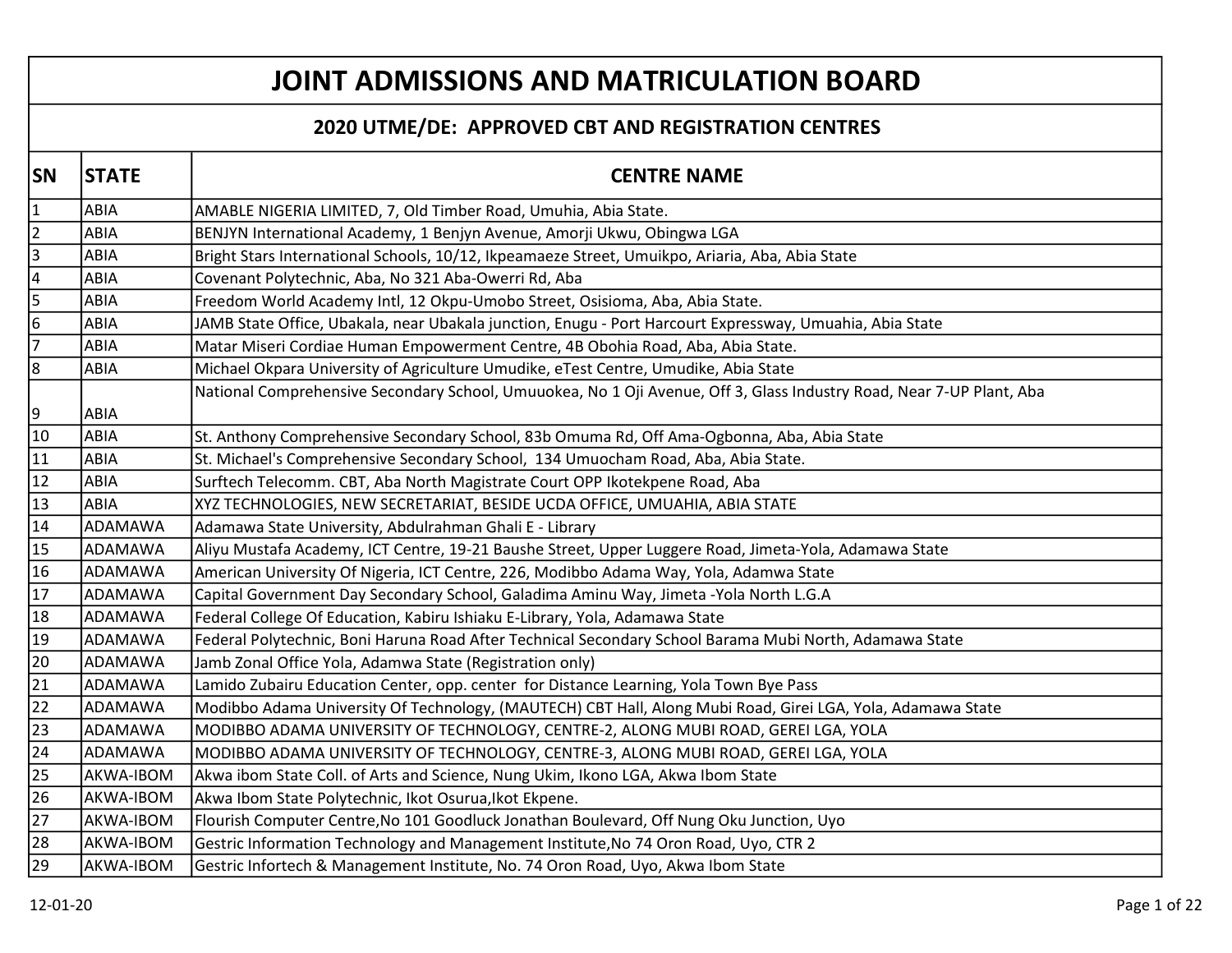| <b>SN</b>       | <b>STATE</b>   | <b>CENTRE NAME</b>                                                                                                                  |
|-----------------|----------------|-------------------------------------------------------------------------------------------------------------------------------------|
| 30              | AKWA-IBOM      | Ibom E-library Complex, Ibrahim Babangida Way Uyo                                                                                   |
| 31              | AKWA-IBOM      | Ibom Institute of Management and Technology, off Aba Road by Mickon Filling Station, Ikot Ekpene.                                   |
| 32              | AKWA-IBOM      | JAMB Office State Office, Atiku-Abubakar Road Uyo, Near State Secretariat, Uyo, Akwa Ibom State. (Registration Only)                |
| 33              | AKWA-IBOM      | Kemelgold Nigeria Ltd., Onna Peoples High School, Abbat Onna L.G.A, Akwa Ibom State                                                 |
| 34              | AKWA-IBOM      | Knowledge Partners Ltd, 30 Udosen Uko Street, Uyo, Akwa Ibom State                                                                  |
| 35              | AKWA-IBOM      | PTDF E-Resourcess Centre, University Of Uyo, town Campus Annex (opposite faculty of law)Akwa Ibom State                             |
| 36              | AKWA-IBOM      | Rolins King Infotech and Management Technology N0. 15 Library Avenue, Ikot Ekpene. CTR. 2.                                          |
| 37              | AKWA-IBOM      | Rolins King Infotech and Management Technology, No, 15 Library Avenue, Ikot Ekpene, CTR 1                                           |
|                 |                | Adazi-Nnukwu ICT/CBT Centre, union primary school road, behind st.Joseph catholic church, adazi Nnukwu Anaocha, L.G.A Anambra state |
| 38              | ANAMBRA        |                                                                                                                                     |
|                 |                | AFRITECH CBT Centre, No 65/67 Ukpor Road, Through Larcel Junction, Beside Lippo Water or Behind Cento Quarters, Otolo Nnewi,        |
| 39              | <b>ANAMBRA</b> | Anambra State                                                                                                                       |
| 40              | ANAMBRA        | B.B.O. Emeh Education Foundation, 1 Ugbaga Close, Umudinya Village, (Awuda Qtrs), Nnobi, Anambra State                              |
| 41              | ANAMBRA        | Bestgate Heritage Secondary School CBT Centre, No 3, Akunwa Okoye Str, Opp People's Club, Odume Obosi, Anambra State                |
| 42              | ANAMBRA        | Bishop Evans Ibeagha Juniorate, CBT Centre I New Oba-Nnewi Rd, Behind D-base Petrol Station, Oba, Anambra State                     |
| 43              | ANAMBRA        | Bishop Evans Ibeagha Juniorate, CBT Ctr II, New Oba-Nnewi Rd, Behind D-base Petrol Station, Oba, Anambra State                      |
| 44              | ANAMBRA        | Chukwuemeka Odumegwu Ojukwu University (COOU), International Centre 1, Igbariam, Anambra State                                      |
| 45              | ANAMBRA        | Chukwuemeka Odumegwu Ojukwu University E-Library (COOU) Ctrll Igbariam, Anambra State                                               |
| 46              | ANAMBRA        | Chumet Institute Limited, 13, Old Onitsha Road, Opp. Anglican Girls Secondary School, Uruagu, Nnewi, Anambra State                  |
| 47              | ANAMBRA        | Community Education Resource Centre CBT, Adjacent Community Secondary School, Okpuno-Awka, Anambra State                            |
| 48              | ANAMBRA        | Deacons Digital Solutions Ltd, 2nd Floor Legion Hall, Basilica of the Most Holy Trinity, Onitsha, Anambra State                     |
| 49              | ANAMBRA        | Emkenlyn Computers, Nneamaka Secondary School ICT Centre, Ifitedunu, Dunukofia LGA, Anambra State                                   |
| 50              | ANAMBRA        | Federal College of Education (Technical) Umunze, Main Campus, Anambra State                                                         |
| 51              | ANAMBRA        | Federal Polytechnic, Oko, Auditorium Centre IV, Oko, Anambra State.                                                                 |
| 52              | ANAMBRA        | Federal Polytechnic, Oko, Auditorium, Ctr III, Anambra State.                                                                       |
| $\overline{53}$ | ANAMBRA        | Federal Polytechnic, Oko, Mass Communication, Ctr 1, Anambra State.                                                                 |
| 54              | ANAMBRA        | Federal Polytechnic, Oko, Mass Communucation Centr II, Anambra State                                                                |
| 55              | ANAMBRA        | G.O.U Ezeoke Memorial Ict Centre No.1 Kings and Queens Close, Akuzor Nkpor, Idemili North Local Government Area                     |
|                 |                | Grafil Computers Limited, Grafil House, High Tension Road, Opp. Thrillers Fast Food, Arooma Junction, Awka, Anambra State           |
| 56              | ANAMBRA        |                                                                                                                                     |
| 57              | ANAMBRA        | Integral Development Konsut, 18/20, Enugu-Onitsha Expressway, White House Awka, Anambra State                                       |
| 58              | ANAMBRA        | JAMB STATE OFFICE, AWKA (REGISTRATION ONLY)                                                                                         |
| 59              | ANAMBRA        | KONIGINS DES FRIEDENS College, 6, Pius Ogbuagu Avenue, Oka-Uga, Anambra State.                                                      |
| 60<br>12-01-20  | ANAMBRA        | Lady Hannah Model Secondary School, St. James Anglican Church Awada, Opposite ABS TV Awada, Anambra State<br>Page 2 of 22           |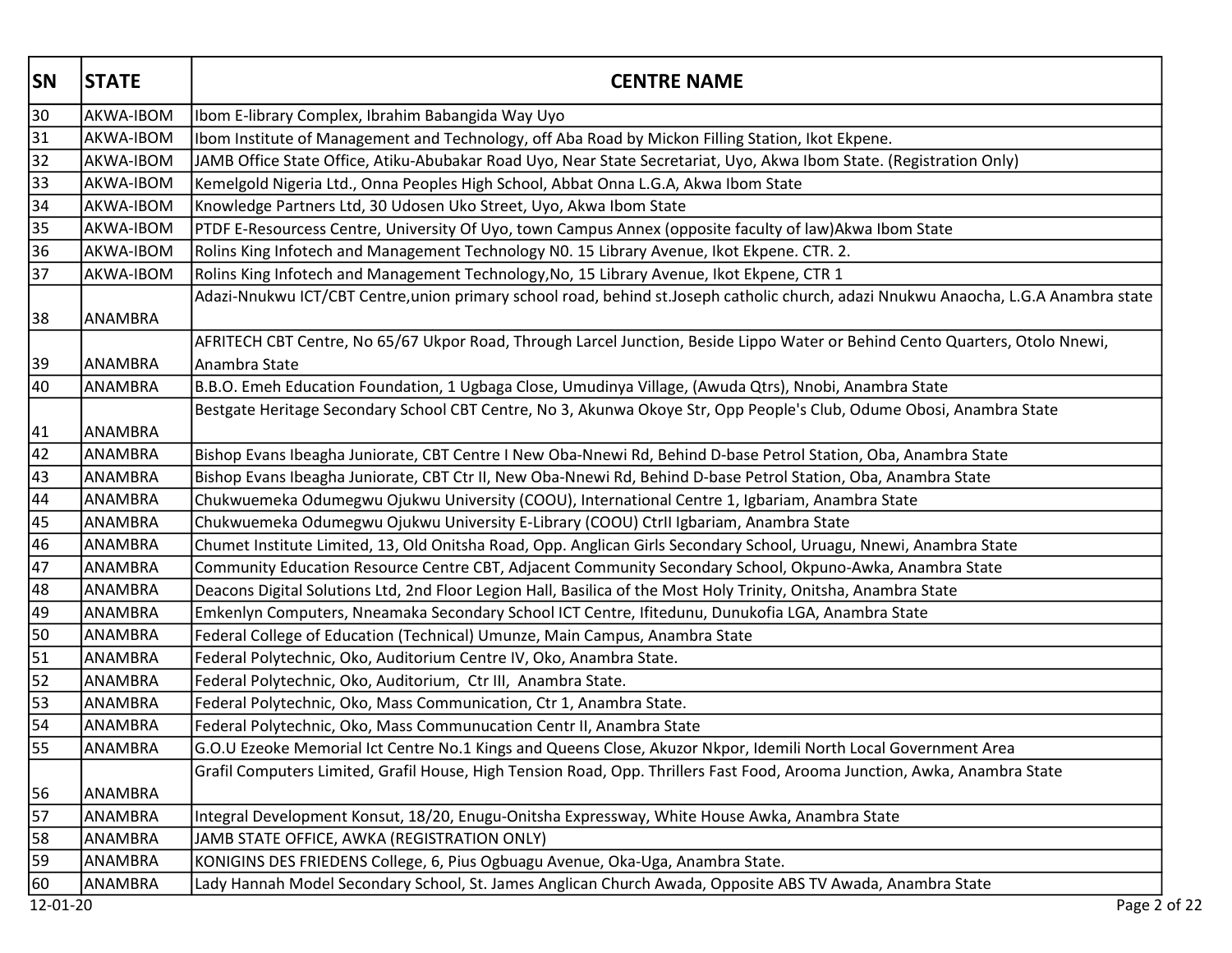| <b>SN</b>       | <b>STATE</b>   | <b>CENTRE NAME</b>                                                                                             |
|-----------------|----------------|----------------------------------------------------------------------------------------------------------------|
| 61              | ANAMBRA        | Mega Data View Computers, St. John of God secondary School, Awka, Anambra State                                |
| 62              | ANAMBRA        | Mega Dataview Computers Christ The King College Centre I Oguta Road Onitisha, Anambra State                    |
| 63              | ANAMBRA        | Mega Dataview Computers Christ the King College Centre II, Oguta Road, Onitsha, Anambra State                  |
| 64              | ANAMBRA        | Michael Tansi Sec. School ICT Centre, Michael Tansi Secondary Scchool Aguleri, Anambra State                   |
| 65              | ANAMBRA        | Nnamdi Azikiwe University Digital Library Ctr I, Awka, Anambra State                                           |
| 66              | <b>ANAMBRA</b> | Nnamdi Azikiwe University Digital Library Ctr II, Awka, Anambra State                                          |
| 67              | ANAMBRA        | Nwafor Orizu College of Education CBT Centre, 3-3 Junction, Nsugbe, Anambra State                              |
| 68              | ANAMBRA        | Nwafor Orizu College of Education Nsugbe E - Library, Centre 2, Anambra State                                  |
| 69              | ANAMBRA        | Obidon Systematic Computer Institute, No.31 Limca Road Nkpor, Anambra State                                    |
| 70              | ANAMBRA        | Pacnodims Sec. School ICT Centre, Umuduru Eziala, Ihiala, Anambra State                                        |
| 71              | ANAMBRA        | Thomas Chidoka Centre for Human Development (TCCHD), Mike Ajaegbu Road By Afadike Market, Obosi, Anambra State |
| 72              | <b>BAUCHI</b>  | A.D. Rufai College for Legal and Islamic Studies, Kari Kano Road, Misau Bauchi State.                          |
| 73              | BAUCHI         | Abubakar Tafawa Balewa University, Yelwa Campus, Dass Road, Bauchi                                             |
| 74              | <b>BAUCHI</b>  | Abubakar Tatari Ali Polythecnic, Wuntin Dada, Along Jos Road, Bauchi, Bauchi State                             |
| 75              | <b>BAUCHI</b>  | Al-Furquan International Academy, Behind Yarima Giade's House, New G.R.A, Bauchi, Bauchi State.                |
| $\overline{76}$ | BAUCHI         | Bauchi Institute For Arabic and Islamic Studies, Off Sunday Awoniyi Road, New G.R.A., Bauchi, Bauchi State.    |
| 77              | <b>BAUCHI</b>  | Dolphin Maria College, Sunday Awoniyi Road, New G.R.A, Bauchi, Bauchi State                                    |
| 78              | <b>BAUCHI</b>  | Igraa Science Academy, Bakari Dukku, Along Old Cemetry Road, Fadaman Mada, Bauchi, Bauchi State.               |
| 79              | <b>BAUCHI</b>  | JAMB STATE OFFICE, OFF AHMADU BELLO WAY, BAUCHI, Bauchi State (REGISTRATION ONLY)                              |
| 80              | <b>BAUCHI</b>  | Misau Emirate CBT Centre, Kari-Kano Road, Misau, Bauchi State.                                                 |
| 81              | BAYELSA        | Federal University Otuoke (Tetfund Building)                                                                   |
| $\overline{82}$ | <b>BAYELSA</b> | Jamb Cbt Centre, Hospital Road, Otuoke, Bayelsa State                                                          |
| 83              | <b>BAYELSA</b> | Jamb Office Yenagoa (Registration Only) 3 Police Headquarter Road Ovom, Yenagoa                                |
| 84              | BAYELSA        | Linnet Paul Innovative Institute, No 1, Niit Road Off Isaac Boro Express Way, Etegwe-Yenagoa                   |
| 85              | <b>BAYELSA</b> | New Kings and Queens Montesori, Opp. NUJ Office, New Road, Ekeki, Yenagoa, CENTRE 1                            |
| 86              | BAYELSA        | Niger Delta University, Wilberforce Island, Bayelsa State. Centre 1 (New Site)                                 |
| 87              | <b>BAYELSA</b> | Niger Delta University, Wilberforce Island, Bayelsa State. Centre 2 (New Site)                                 |
| 88              | <b>BAYELSA</b> | POTTER'S TOUCH HIGH SCHOOL KM 2 MELFORD OKILO WAY, IGBOGENE, YENAGOA, BAYELSA STATE                            |
| 89              | <b>BENUE</b>   | Ashi Polytechnic, Ugba - Anyiin Road, Anyiin, Logo LGA, Benue State                                            |
| $\overline{90}$ | <b>BENUE</b>   | Athans Model College CBT Centre, Makurdi                                                                       |
| 91              | <b>BENUE</b>   | Benue State University, CBT CENTER, Makurdi, Benue State                                                       |
| 92              | <b>BENUE</b>   | Calvary Arrows college, km 20 Gboko Aliade Road, Gboko, Benue State.                                           |
| 93              | <b>BENUE</b>   | CBT Center, opp Beco Filling Station, Markurdi Rd., Otukpo, Benue State                                        |
| 94              | <b>BENUE</b>   | College of Education, CBT Center, Oju, Benue State                                                             |
| $\overline{95}$ | <b>BENUE</b>   | Eclipse Technology Limited, Lucky Child International School, Olaochagbaha, Otukpa                             |
| 12-01-20        |                | Page 3 of 22                                                                                                   |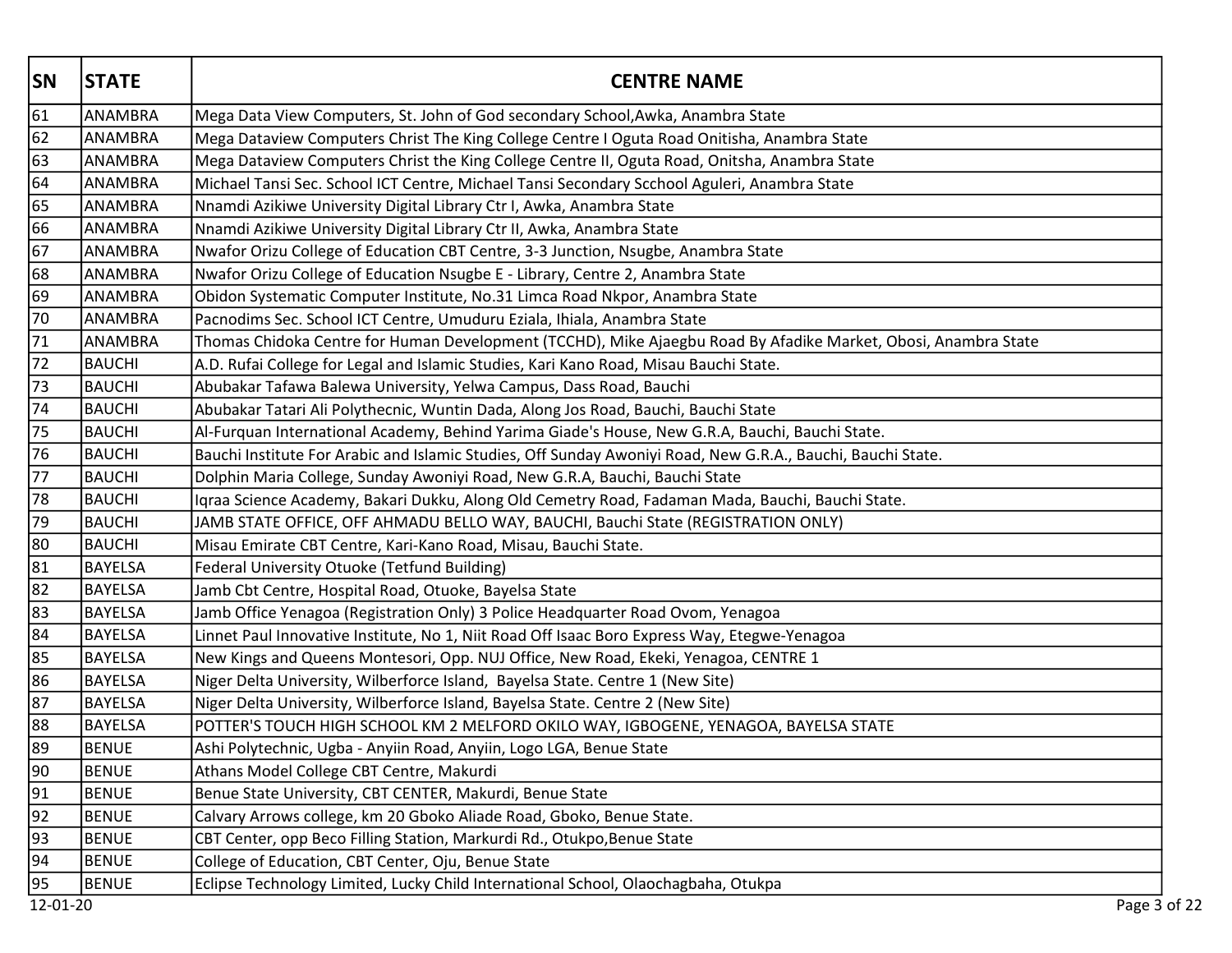| <b>SN</b> | <b>STATE</b>       | <b>CENTRE NAME</b>                                                                                                                          |
|-----------|--------------------|---------------------------------------------------------------------------------------------------------------------------------------------|
| 96        | <b>BENUE</b>       | e-TC Federal University of Agriculture, Makurdi, Benue State                                                                                |
| 97        | <b>BENUE</b>       | Excellent International College Centre 1, Gboko, Benue State                                                                                |
| 98        | <b>BENUE</b>       | Excellent International College Centre 2, Gboko, Benue State                                                                                |
| 99        | <b>BENUE</b>       | IGA ICT LTD, Plot 3, Beside LGEA Pri. Sch, Iga-Okpaya, Apa LGA Benue State                                                                  |
| 100       | BENUE              | JAMB Zonal Office, Makurdi, No.146, George Akume way, Makurdi, Benue State                                                                  |
| 101       | <b>BENUE</b>       | KIMOTA Sci Col. CBT KM 8, Yandev-Aliade Bye-Pass, Gboko, Benue State                                                                        |
| 102       | <b>BENUE</b>       | Our Lady of Mount Camel College, km 5, Naka Road, Makurdi, Benue State                                                                      |
| 103       | <b>BENUE</b>       | Queen of the Rosary Secondary School CBT Centre, Gboko, Benue State                                                                         |
|           |                    | Universal CyberNet Ltd, 3, Ochidoma Rd, Otukpo, Benue                                                                                       |
| 104       | <b>BENUE</b>       | State                                                                                                                                       |
| 105       | BORNO              | College of Education Waka-Biu, Maiduguri Road, Biu, Borno State                                                                             |
| 106       | <b>BORNO</b>       | JAMB ZONAL OFFICE MAIDUGURI (REGISTRATION ONLY)                                                                                             |
| 107       | <b>BORNO</b>       | Kashim Ibrahim College of Education, Jos/Kano Road, Maiduguri, Borno State                                                                  |
| 108       | <b>BORNO</b>       | National Open University of Nigeria, Maiduguri Study Centre, Baga Road, Along Maimalari Barracks, Maiduguri                                 |
| 109       | <b>BORNO</b>       | Ramat Polytechnic CBT Centre, Jos - Kano Road, Opp Borno State Board of Internal Revenue, Maiduguri                                         |
| 110       | <b>BORNO</b>       | University of Maiduguri ICT Centre 3, Bama Rd, Maiduguri, Borno State                                                                       |
| 111       | <b>BORNO</b>       | University Of Maiduguri, ETC Centre 1, Bama Road, Maiduguri, Borno State                                                                    |
| 112       | BORNO              | University Of Maiduguri, ICT Centre 1, Bama Road, Maiduguri, Borno State                                                                    |
| 113       | BORNO              | University Of Maiduguri, ICT Centre 2, Bama Road, Maiduguri, Borno State                                                                    |
|           |                    | Arthur Jarvis University, Akpabuyo (ICT Centre) Brig. Dan Archibong Drive, Daniel's Valley, Akwa- Ikot Effanga, Akpabuyo, Cross River State |
| 114       | <b>CROSS-RIVER</b> |                                                                                                                                             |
| 115       | <b>CROSS-RIVER</b> | Beeps Technology Limited, 19, Obudu Street, , Igoli, Ogoja, Cross River State                                                               |
| 116       | <b>CROSS-RIVER</b> | College Of Education, Akamkpa, ICT Centre, Cross River State                                                                                |
| 117       | <b>CROSS-RIVER</b> | Cross River Institute of Technology and Management, ICT Centre, Calabar-Ikom Highway, Ugep, Cross River State.                              |
| 118       | <b>CROSS-RIVER</b> | Cross River University of Technology (CRUTECH), Dept of Computer Science, Calabar, Cross River State.                                       |
| 119       | <b>CROSS-RIVER</b> | E-Library, University of Calabar, Calabar, Cross River State                                                                                |
| 120       | <b>CROSS-RIVER</b> | Federal College of Education, ICT Complex/ Computer Science Blocks, Obudu, Cross River State.                                               |
| 121       | <b>CROSS-RIVER</b> | JAMB STATE OFFICE, Calabar, 41 OKORO AGBOR STREE, OFF Marian Road, Calabar, Cross River State.                                              |
| 122       | <b>CROSS-RIVER</b> | National Open University of Nigeria, Calabar Study Centre, Murtala Muhammed Highway, Calabar, Cross River State.                            |
| 123       | <b>DELTA</b>       | Adam Igbudu Christian Institute, Ughelli-Ozoro Road, Emevor, Delta State                                                                    |
| 124       | DELTA              | AVID ICT SOLUTIONS, no 128 Dennis Osadebe Way Asaba Delta State.                                                                            |
| 125       | DELTA              | Benchill Schools, No. 1, DN Dudu Close, Off Emiko Close, Warri, Delta State                                                                 |
| 126       | DELTA              | Brightfield Schools, No. 18 Onwugbonu Crescent new layout, Ekpan                                                                            |
| 127       | <b>DELTA</b>       | College of Education, ICT Centre, Warri                                                                                                     |
| 128       | <b>DELTA</b>       | Dayspring Christian College, Opete Town near Otokutu Between Ughelli South LGA and Udu Local Government.                                    |
| 12-01-20  |                    | Page 4 of 22                                                                                                                                |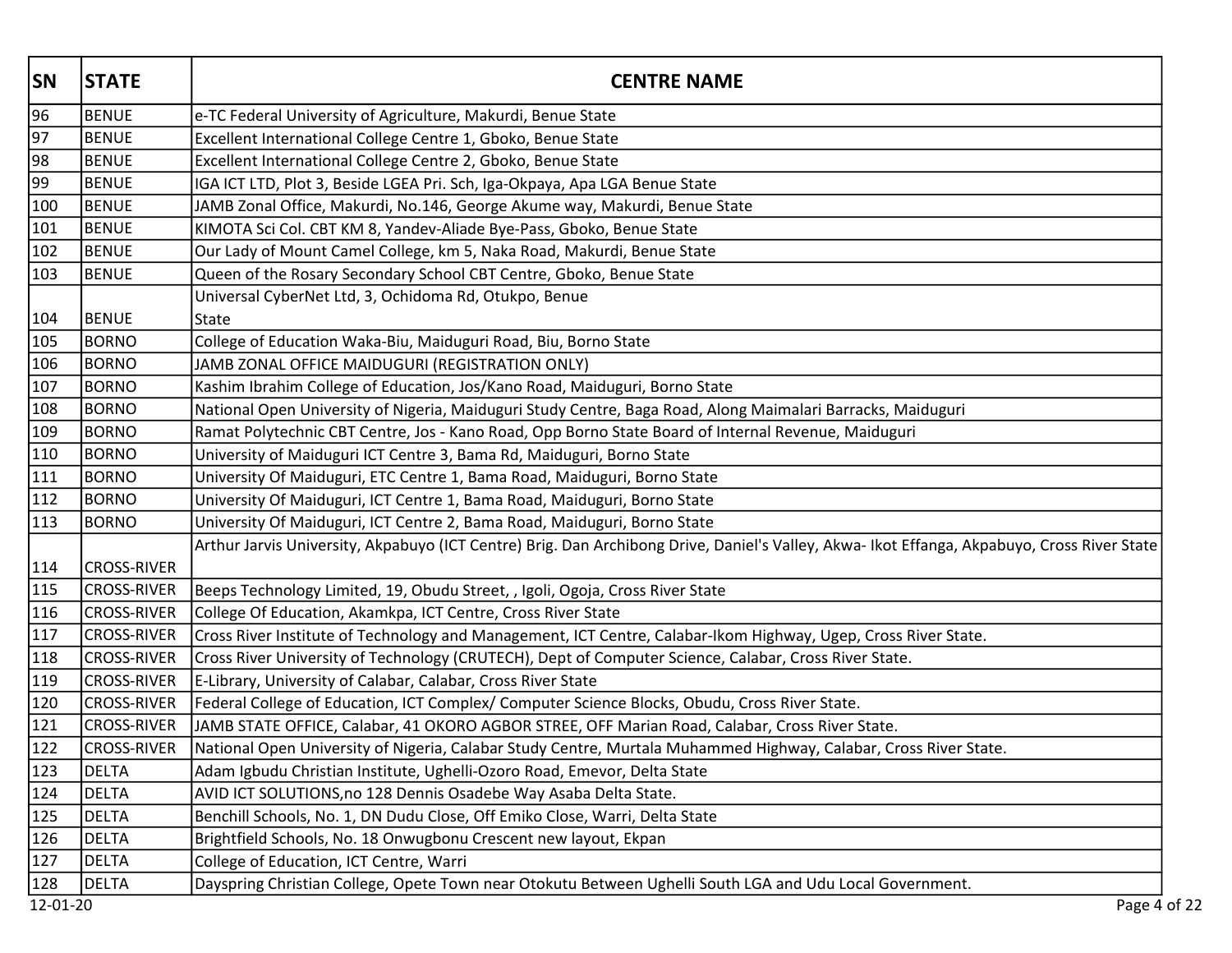| <b>SN</b> | <b>STATE</b>  | <b>CENTRE NAME</b>                                                                                                          |
|-----------|---------------|-----------------------------------------------------------------------------------------------------------------------------|
| 129       | DELTA         | Delta State Library CBT, Opp. Felix Ibru Secretariat, Maryam Babaginda Road, Asaba                                          |
| 130       | DELTA         | Delta State Polytechnic, Ogwashi-Uku, Delta State                                                                           |
| 131       | DELTA         | Delta State University, Digital Centre, Abraka, Delta State                                                                 |
| 132       | <b>DELTA</b>  | Delta State University, Electronic Exam Centre 1, Campus 3, Abraka, Delta State                                             |
| 133       | DELTA         | Delta State University, Electronic Exam Centre 2, Campus 3, Abraka, Delta State                                             |
| 134       | DELTA         | Edwin Clarke University, CBT Centre, Kiagbodo, Burutu LGA, Delta State                                                      |
| 135       | DELTA         | Fetmakson Computer/ICT Ogbe- Ofu Quarters Off Idu_Muogo Road, ISELLEUKU                                                     |
| 136       | DELTA         | Holy Ghost International School, Izomo Road, Off DSC Expressway, Ovwian, Aladja, Udu LGA, Delta state                       |
| 137       | DELTA         | Holywood International School Asaba By Eco Bank, Opp Summit Road Asaba, Delta State.                                        |
|           |               | IZISCO OBOS INSTITUTE OF MARITIME STUDIES AND TECHNOLOGY, 2 Igbesivwe Street, Off Okere-Ugborikoko Road, Warri. Delta State |
| 138       | DELTA         |                                                                                                                             |
| 139       | DELTA         | JAMB State Office, Asaba, Okpanam Road, Asaba, Delta State                                                                  |
| 140       | DELTA         | Micheal and Cecilia Ibru University (MCIU) CTR 4, Ibru Village, Agbarha-otor, Ughelli, Delta state                          |
| 141       | DELTA         | Micheal and Cecilia Ibru University (MCIU), Ibru Village, Agbarha-otor, Ughelli, Delta state                                |
| 142       | DELTA         | Micheal and Cecilia Ibru University(MCIU), Ibru Foundation College Of Education CTR-2 Agbarha-otor ughelli,Delta state      |
| 143       | <b>DELTA</b>  | Micheal and Cecilia Ibru University(MCIU), Ibru Foundation College Of Education CTR-3 Agbarha-otor ughelli,Delta state      |
| 144       | DELTA         | Obule Integrated Schools Sapele, Ikoyo Street Off Mechanic Village Road Sapele, Delta State.                                |
| 145       | DELTA         | OPEL RESOURCES CENTER, no 6 solomon oboro close off d.s.c.roundabout, before vital foam building Effuru Warri Delta State.  |
| 146       | DELTA         | PACIA INTERNATIONAL SCHOOL, Opp. Blue Water Hotel, Nigercat Road, Ekpan-Effurun, Delta State                                |
| 147       | DELTA         | Petroleum Training Institute, Effurun, Delta State                                                                          |
| 148       | DELTA         | Prime Vocational Institute KM 4, Kwale-Asaba Express Way Beside Lococoon Hotels, Kwale, Delta State.                        |
| 149       | <b>DELTA</b>  | Sologha Ekpemufolo CBT Centre, Ogulagha kingdom town, Burutu LGA                                                            |
| 150       | DELTA         | Sonnicity Univdersal School, No. 5 Ikprukpru Street Off Uloho Avenue, Ughelli                                               |
| 151       | DELTA         | Tinok Innovation HUB, Trinity College, No. 1 Umuejei Road, Ibusa, Delta State                                               |
| 152       | DELTA         | Umunede ICT/CBT Hub, No. 70 Old Asaba/Benin Road, Ile Quarters, Umunede, Delta State                                        |
| 153       | <b>EBONYI</b> | Akanu Ibiam Federal Polytechnic, ICT Complex, Uwana, Afikpo, Ebonyi State                                                   |
| 154       | <b>EBONYI</b> | Annuciation ICT Centre, St Patrick's Catholic Church, Kpiri-Kpiri, Abakaliki                                                |
| 155       | <b>EBONYI</b> | Comprehensive School of Management & Tech. (CISMT), Along Watchman Street, Abakaliki, Ebonyi State                          |
| 156       | <b>EBONYI</b> | Ebonyi State College Of Education, Ikwo, Ebonyi State                                                                       |
| 157       | <b>EBONYI</b> | Federal College Of Agriculture, Ishiagu, Ebonyi State                                                                       |
| 158       | <b>EBONYI</b> | Federal University, Ndufu-Alike Ikwo, Ebonyi State                                                                          |
| 159       | <b>EBONYI</b> | JAMB STATE OFFICE, ABAKALIKI (REGISTRATION ONLY)                                                                            |
| 160       | <b>EBONYI</b> | Twelve Apostles College, Ndiaboishiagu, Sharon Abakaliki, Ebonyi State                                                      |
| 161       | <b>EDO</b>    | Ambrose Alli university, e-Library Halls A and B Ekpoma, Edo State                                                          |
| 12-01-20  |               | Page 5 of 22                                                                                                                |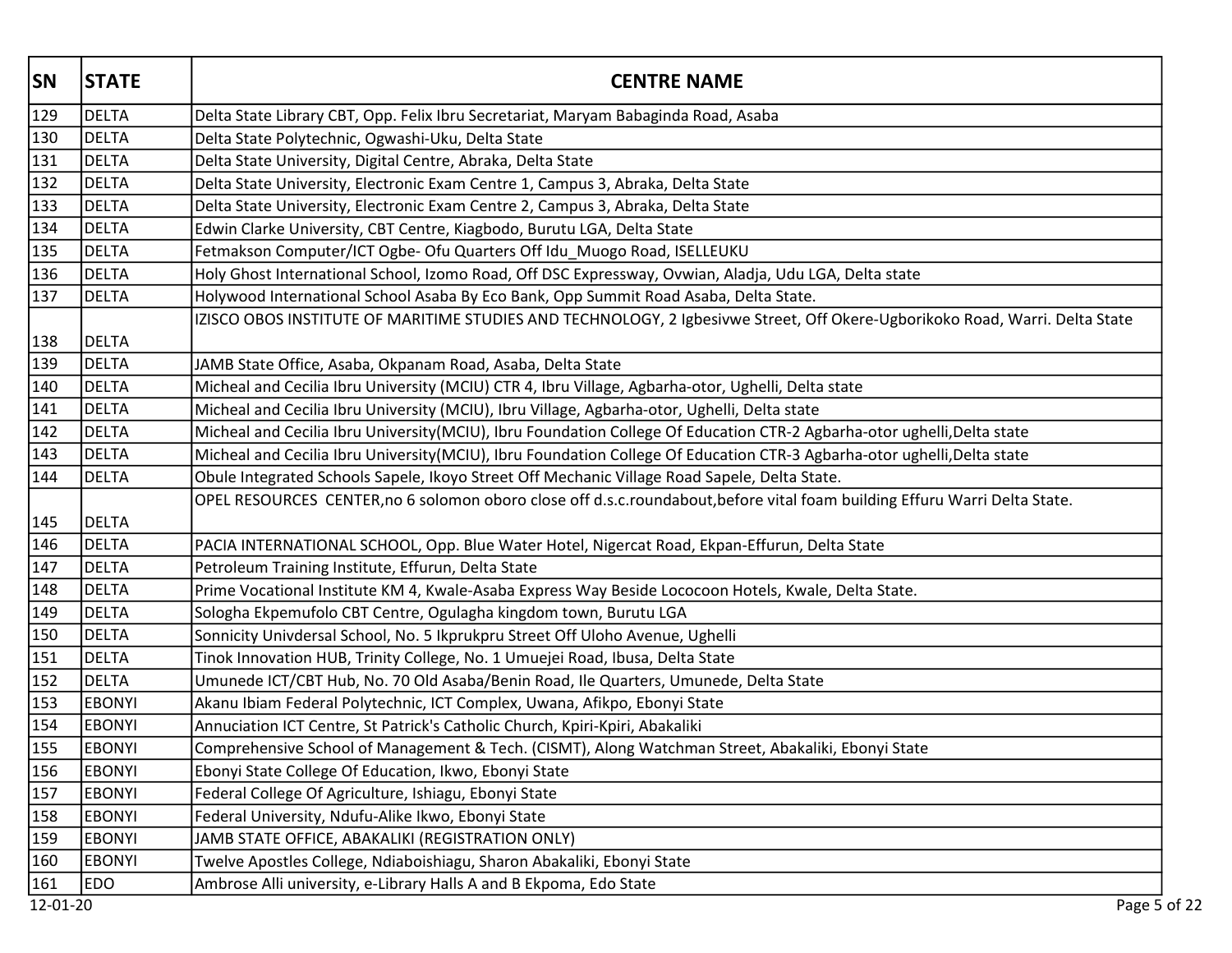| <b>SN</b>        | <b>STATE</b> | <b>CENTRE NAME</b>                                                                                                                                |
|------------------|--------------|---------------------------------------------------------------------------------------------------------------------------------------------------|
| 162              | <b>EDO</b>   | College of Education, Igueben, Edo State                                                                                                          |
| 163              | <b>EDO</b>   | Complete Computers and Technology Institute 13 Adesuwa Grammar School Road Off Sapele Road, Opposite Sterling Bank G.R.A Benin<br>City. Edo State |
| 164              | <b>EDO</b>   | Daniet Global Resources, 67 Abu Aminu Avenue, By Mouka Foam, Upper Mission Extension, Benin City, Edo State                                       |
|                  |              | DIICT Nigeria CBT CENTRE,79 AGBOR ROAD, OPPOSITE WESTERN BOYS' HIGH SCHOOL, RAMAT PARK, IKPOBA HILL, BENIN CITY, Edo State                        |
| 165              | <b>EDO</b>   |                                                                                                                                                   |
| 166              | <b>EDO</b>   | Edo University, Km. 7, Auchi- Abuja Rd, Uzaire, Iyahmo, Edo State                                                                                 |
|                  |              | Edo State Information Communication Technology Agency, 7th Floor, Block D, State Government secretariat, Behing High Court, Benin-                |
| 167              | <b>EDO</b>   | City, Edo state                                                                                                                                   |
| 168              | <b>EDO</b>   | Edo State Polytechnic, Off Okada Road, Usen, Edo State                                                                                            |
|                  |              | Gateway Edutech & Multiconcept, (Former Savannah Bank Building, 177, 1st East Circular Road, By Sapele Road, Opp. Mrs Filing Station,             |
| 169              | <b>EDO</b>   | Benin City, Edo State                                                                                                                             |
| 170              | <b>EDO</b>   | GiftedHands Science and Technology, 155, Uselu Lagos Road, Former NEPA Office, Benin- City, Edo State                                             |
| 171              | <b>EDO</b>   | Hf- Jemajo Ventures, 1, Joseph Ezehi Avenue, Efandia Qtrs, Off New Agbor Road, Uromi, Edo State.                                                  |
| 172              | <b>EDO</b>   | Hf-Jemajo Technology, 11, Agbado Street, Off Akpakpva Road, Benin- City, Edo State                                                                |
| 173              | <b>EDO</b>   | Igbinedion University, Okada, Ovia East Local Govt. Okada Town, Edo State                                                                         |
| 174              | <b>EDO</b>   | JAMB ZONAL OFFICE BENIN (REGISTRATION ONLY) 23, IKPOKPAN RD. G.R.A, BENIN- CITY, EDO STATE                                                        |
| 175              | <b>EDO</b>   | Lumen Christi International High School CBT Centre, Uromi, Edo State                                                                              |
| 176              | <b>EDO</b>   | Mikon Institute, 34A Boundary Rd, GRA, Benin- City, Edo State                                                                                     |
| $\overline{177}$ | <b>EDO</b>   | MJ & Eshoiza ICT Centre, No. 31 Upper Secretariat By MTN Mast, Ugbogbo Igarra, Edo State                                                          |
| 178              | <b>EDO</b>   | Mount Carmel Secondary School, Along Ambrose Alli University, Part Time Campus Road, Emaudo, Ekpoma, Edo State                                    |
| 179              | <b>EDO</b>   | NABTEB ICT Training Centre, 1, Ikpoba Hill, Benin City, Edo State                                                                                 |
| 180              | <b>EDO</b>   | Samuel Adegboyega University, Km. 1, Ehor/ Ogwa Rd. Ogwa, Edo State                                                                               |
| 181              | <b>EDO</b>   | Supreme ICT Foundation Academy, No 6, Aburime street, Off New Lagos Road, New Benin, Benin City, Edo State                                        |
| 182              | <b>EDO</b>   | United Knowledge Global Services, 1, Ogiefa Street, Off Mission Road, Benin- City                                                                 |
| 183              | <b>EDO</b>   | University Of Benin International ICT Centre, Iyayi Computer Building, Benin City, Edo State                                                      |
| 184              | <b>EDO</b>   | WAEC International Office CBT, Ogunmwenyin Community, Oredo LGA, Benin City, Edo State (CTR. 1)                                                   |
| 185              | <b>EDO</b>   | WAEC International Office CBT, Ogunmwenyin Community, Oredo LGA, Benin City, Edo State (CTR. 2)                                                   |
| 186              | <b>EDO</b>   | YOMTECH ACADEMY, NICON HOUSE 55 AKPAKPAVA STREET, OPP. ECOBANK BENIN CITY, EDO STA                                                                |
| 187              | <b>EDO</b>   | Zincom Technology Institute, 31 Warake Road, auchi, Edo State                                                                                     |
| 188              | <b>EKITI</b> | College of Education, Ikere-Ekiti, Along Igbara Odo Road, Ikere-Ekiti                                                                             |
| 189              | <b>EKITI</b> | College of Health Sciences & Technology, Ijero CBT Centre, Along Epe road, Ijero Ekiti, Ekiti State                                               |
| 190              | <b>EKITI</b> | Ekiti Anglican Diocesan High School, Ile-Abiye Premises, Ado-Ekiti                                                                                |
| 191              | <b>EKITI</b> | Ekiti State University, ICT Centre, Iworoko Road, Ado Ekiti, Ekiti State                                                                          |
| 192              | <b>EKITI</b> | Federal Polytechnic, Digital Library, Ado-Ekiti, Ekiti State                                                                                      |
| 12-01-20         |              | Page 6 of 22                                                                                                                                      |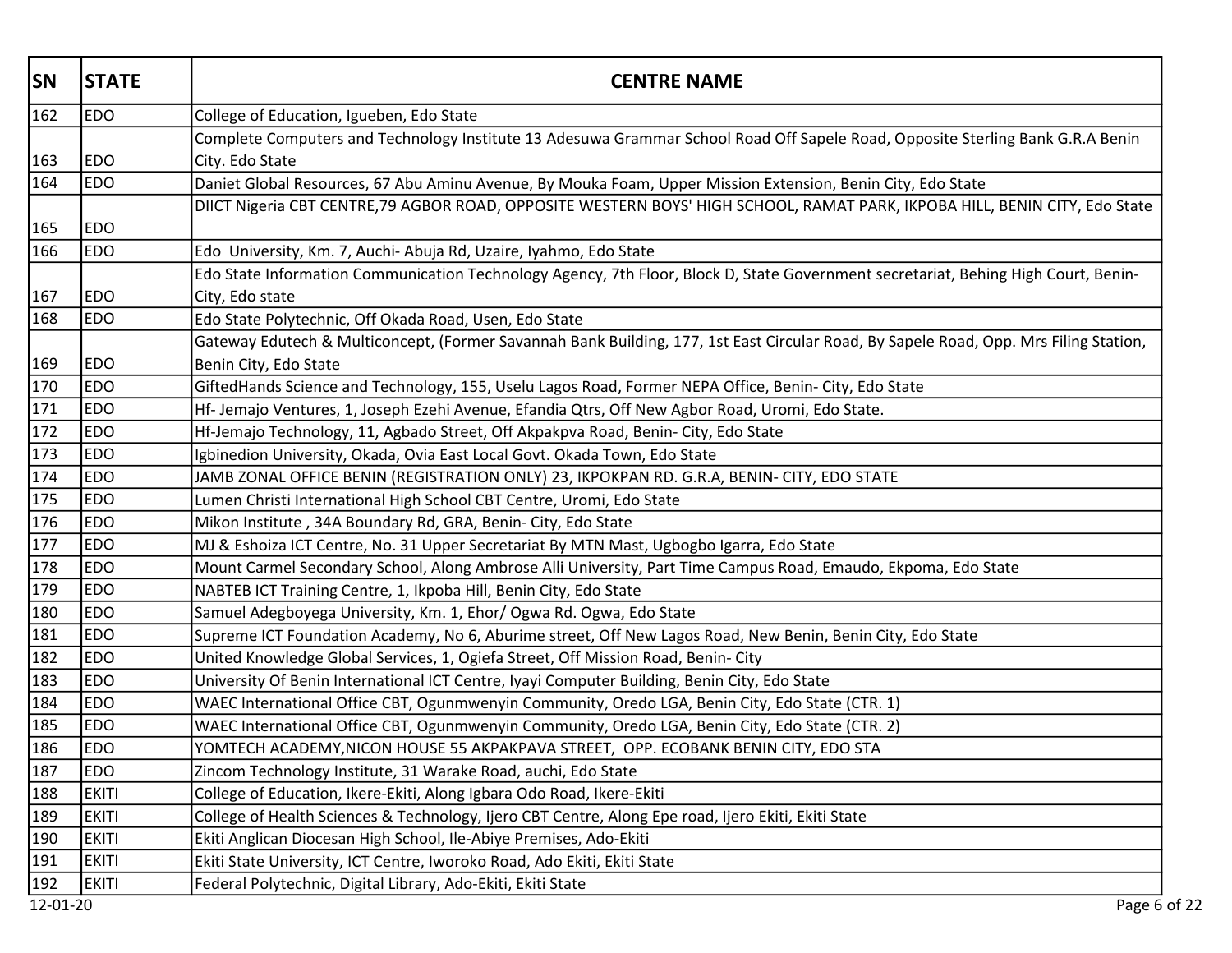| <b>SN</b> | <b>STATE</b>     | <b>CENTRE NAME</b>                                                                                                                 |
|-----------|------------------|------------------------------------------------------------------------------------------------------------------------------------|
| 193       | <b>EKITI</b>     | Federal University Oye Ekiti, ICT Centre, Mayegun Street, Ayede Junction, Oye-Ekiti, Ekiti State                                   |
| 194       | <b>EKITI</b>     | JAMB State Office, Beside CBN, New Iyin Road, Ado-Ekiti, Ekiti State                                                               |
| 195       | <b>EKITI</b>     | Mater Christi Catholic Girls High School, CBT Centre, Igede Ekiti, Ekiti State                                                     |
|           |                  | Pheonix CBT Centre, Pheonix Building, Block A, Beside UBE Office, Okurumeh Estate, Ajebamidele, Ikere Road, Ado-Ekiti, Ekiti State |
| 196       | <b>EKITI</b>     |                                                                                                                                    |
| 197       | ENUGU            | Bellsoft Technologies Limited, University of Nigeria Nsukka, Department of Economics, Nsukka, Enugu State                          |
| 198       | ENUGU            | BISHOP OTUBELU JUNIORATE, 3, EMELUGO DRIVE, HILLVIEW, TRANS EKULU, ENUGU                                                           |
| 199       | <b>ENUGU</b>     | Centre For Distance Learning, CBT Centre, Opp. GS Building, University of Nigeria (UNN), Enugu State                               |
| 200       | <b>ENUGU</b>     | DE-BLUE DOVES CENTRE, NKPO JUNCTION ENUGU/MAKURDI RD, ORBA, NSUKKA ENUGU STATE                                                     |
| 201       | <b>ENUGU</b>     | Elco ICT, Bishop Shanahan Nursing School, Nsukka, Enugu State                                                                      |
| 202       | <b>ENUGU</b>     | ENUGU STATE UNIV. OF SCIENCE AND TECH. (ESUT/EDC), AGBANI, ENUGU                                                                   |
| 203       | <b>ENUGU</b>     | ENUGU STATE UNIV. OF SCIENCE AND TECH. ESUT/ODL, AGBANI, ENUGU                                                                     |
| 204       | ENUGU            | Federal Coll of Education (Ctr 2) Eha-Amufu                                                                                        |
| 205       | <b>ENUGU</b>     | Foretrust Digital Consulting Ltd, Plot 93A, Premier Layout, New Artisan, Near Dunamis Church, Enugu, Enugu State                   |
| 206       | <b>ENUGU</b>     | ICT-HUB, Queens chool, Ogui New Layout, Enugu, Enugu State                                                                         |
| 207       | ENUGU            | IMT learning management institute centre 1 campus 3 Enugu                                                                          |
| 208       | <b>ENUGU</b>     | JAMB STATE OFFICE, ENUGU (REGISTRATION ONLY)                                                                                       |
| 209       | <b>ENUGU</b>     | Judith Foundation International School, N0 124/81B Amaechi Road Opp. Topland Filling Station Awknanaw, Enugu                       |
| 210       | <b>ENUGU</b>     | Julia-Gee Cornerstone Sec Sch CBT Centre ,10 Nike Lake Highway Express Rd, Enugu                                                   |
| 211       | <b>ENUGU</b>     | National Open University of Nigeria 87/89 Nike Lake Rd Enugu                                                                       |
| 212       | ENUGU            | OUR LORD'S JAMB CBT CENTRE, OUR LORD'S SCHOOLS, (HAUSA QUARTERS), 9TH MILE NGWO, ENUGU                                             |
| 213       | <b>ENUGU</b>     | Peaceland & Stalwart Solutions, No. 1 Old Path Close, Opp. ESUT MSP By Mkpokiti Junction, Independence Layout, Enugu, Enugu State  |
| 214       | ENUGU            | Prince Computer School Ltd, No. 70 Ofulonu Road, Nsukka, Enugu State                                                               |
| 215       | ENUGU            | St. Josephs Institute, 20/22, Amaigbo/Mgbemena Lane by CIC, Uwani, Enugu, Enugu State                                              |
| 216       | ENUGU            | UNION ICT INSTITUTE, UNION SEC. SCHOOL, AGBANI ROAD, AWKUNANAW, ENUGU                                                              |
| 217       | ENUGU            | University of Nigeria Nsukka, Digital Library, Nsukka, Enugu State                                                                 |
| 218       | ENUGU            | University of Nigeria, Enugu Campus, CBT TETFUND Centre, Enugu, Enugu State                                                        |
| 219       | ENUGU            | University of Nigeria, MTN Library, Nsukka, Enugu State                                                                            |
|           |                  | Zeetech System and Comm. Ltd, Zee Institute of Information Technology, Network House Opp UNN Maingate, Nsukka, Enugu State         |
| 220       | ENUGU            |                                                                                                                                    |
| 221       | <b>FCT-ABUJA</b> | Ade-Ola International School, Plot 135A, P-series Phase 2, Site 1, Kubwa, Abuja                                                    |
| 222       | <b>FCT-ABUJA</b> | Aduvie International School, No. 1 Aduvie Close, off Aduvie way, After ABC Cargo, Jahi District, Abuja                             |
| 223       | <b>FCT-ABUJA</b> | Beautiful Beginning Academy, Legislative Quarters Apo Zone E, AbujaFCT                                                             |
| 224       | <b>FCT-ABUJA</b> | Best Intellect Intl Academy, Along Central Mosque Old Kutunku, Gwagwalada, FCT-Abuja                                               |
| 12-01-20  |                  | Page 7 of 22                                                                                                                       |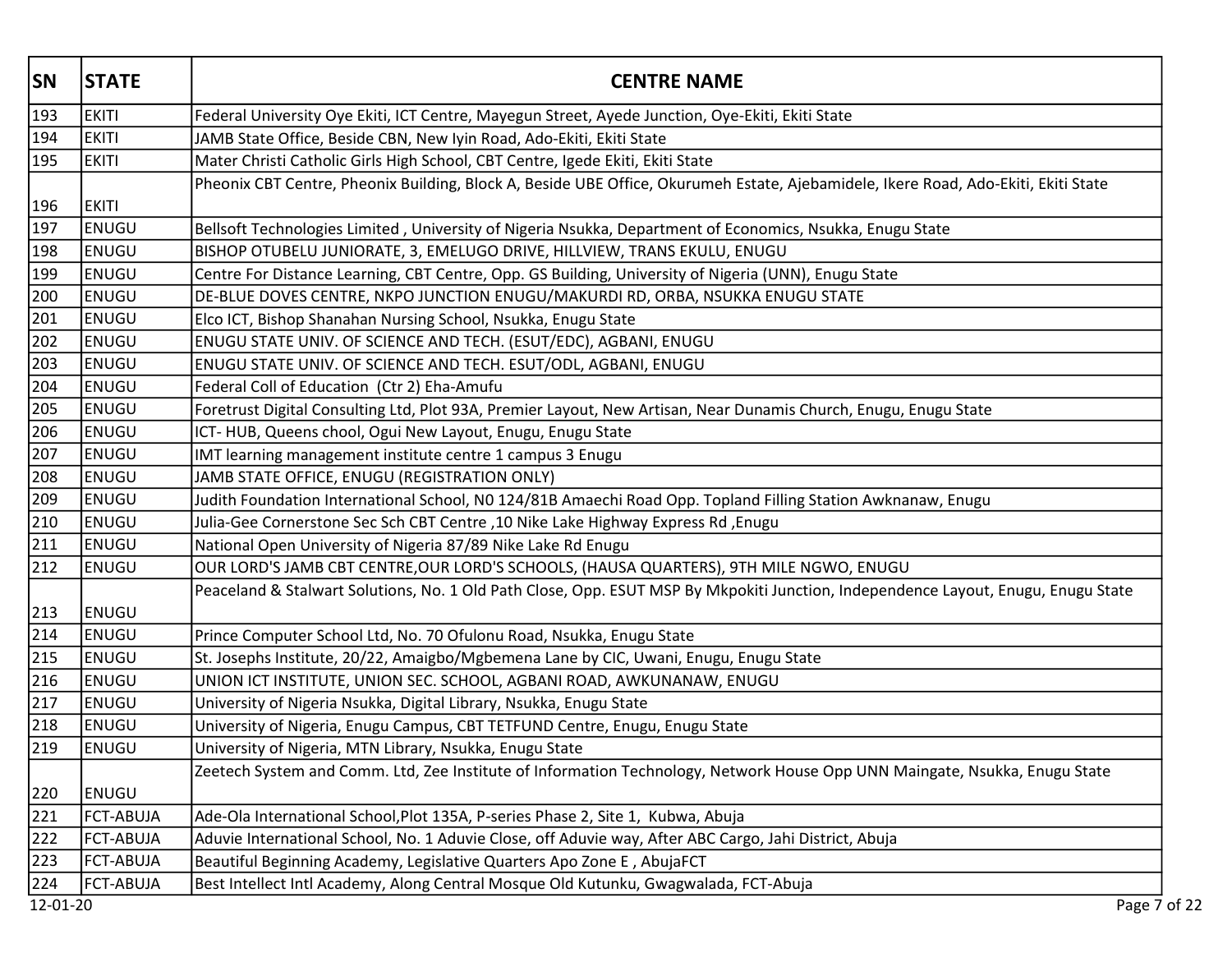| <b>SN</b> | <b>STATE</b>     | <b>CENTRE NAME</b>                                                                                                                        |
|-----------|------------------|-------------------------------------------------------------------------------------------------------------------------------------------|
| 225       | <b>FCT-ABUJA</b> | Blueocean Technology, Glory House, Opposite GGSS, Dutse Makaranta, Abuja                                                                  |
| 226       | <b>FCT-ABUJA</b> | Central Emirates International Academy, Plot 903-904, Anagada Satelite Town, Near Giri Junction, Abuja                                    |
| 227       | FCT-ABUJA        | Chamscity/Sascon CBT 1, 2nd floor, Sascon International School, 19A Yedseram Street, Maitama, Abuja                                       |
|           |                  | Chamscity/SASCON CBT2, 3rd floor, SASCON International School, 19a Yedseram Street, Maitama, Abuja(on Farmers' market road)               |
| 228       | FCT-ABUJA        |                                                                                                                                           |
|           |                  | Christ the King College (C.K.C.), Gwagwalada, Abuja Off SDPJunction, The Street Behind Zampole Plaza, Gwagwalada, Abuja                   |
| 229       | <b>FCT-ABUJA</b> |                                                                                                                                           |
| 230       | <b>FCT-ABUJA</b> | Digital Bridge Institute, 8 P.O.W. Mafemi Cresecent, Off Solomon Lar Way, Utako, Abuja, FCT                                               |
| 231       | FCT-ABUJA        | Dominion International School CBT Centre, No 40, Asheik Jarma Street, Off Mike Akhigbe Way, Jabi, Abuja                                   |
| 232       | <b>FCT-ABUJA</b> | Domivine Intrigated Resources Limited, Block 1, CBT Hall, EduVision Secondary School, Gwako, Gwagwalada, FCT                              |
|           |                  | Global Distance Learning Institute (GDLI), Plot 825, Ralph Shodehinde Street, Off Ahmadu Bello Way, Central Business District, Abuja, FCT |
| 233       | <b>FCT-ABUJA</b> |                                                                                                                                           |
| 234       | <b>FCT-ABUJA</b> | Government Secondary School, Tudun Wada, Wuse Zone 4, Abuja                                                                               |
| 235       | <b>FCT-ABUJA</b> | GSS Apo Resettlement E-Library, CBT Center; Apo - Abuja                                                                                   |
| 236       | FCT-ABUJA        | Islamic Leadership Academy, Behind Forest Zone, Kuje, FCT Abuja                                                                           |
| 237       | FCT-ABUJA        | JAMB CBT Centre, JAMB Headquarters, Along Law School Road, Bwari, Abuja                                                                   |
| 238       | <b>FCT-ABUJA</b> | JAMB CBT Centre, Kogo, Bwari, Abuja                                                                                                       |
| 239       | <b>FCT-ABUJA</b> | JAMB FCT LIASON OFFICE, FEDERAL SECRETARIAT, ABUJA (REGISTRATION ONLY)                                                                    |
|           |                  | JAMB FCT ZONAL OFFICE, No 19 Karaye Street, Off Amurie Omanze Street, Off Ladoke Akintola Boulevard, Garki II, Abuja, FCT                 |
| 240       | FCT-ABUJA        |                                                                                                                                           |
| 241       | <b>FCT-ABUJA</b> | JC Best International School, Plot 133, Kafe District, Lifecamp, AbujaFCT                                                                 |
| 242       | <b>FCT-ABUJA</b> | Kings Comprehensive College, Electronic Test Center, Beside Railway Terminus 4 Saburi Abuja                                               |
|           |                  | Lead British Intl School, Aliyu Mustdafa Street (Opposite Trafford Hotel) Off Wole Soyinka Avenue, 2nd Avenue, Gwarinpa, Abuja            |
| 243       | <b>FCT-ABUJA</b> |                                                                                                                                           |
| 244       | <b>FCT-ABUJA</b> | Model Secondary School, Maitama, Abuja                                                                                                    |
| 245       | <b>FCT-ABUJA</b> | Total Child Computer & CBT Center, Plot 17A, Sagwari Layout, Dutse-Makaranta, Abuja, FCT                                                  |
| 246       | <b>GOMBE</b>     | Community Education Resource Centre, Tashar Dukku, Behind Musaba Hospital, Gombe, Gombe State                                             |
| 247       | <b>GOMBE</b>     | El-lawanty ICT Center, Commercial Area, Near Doma Hospital Gombe                                                                          |
| 248       | GOMBE            | Federal College of Education (Technical), GOFCECON-Computer Lab, Gombe State                                                              |
| 249       | GOMBE            | Federal College of Education (Technical), Gombe CBT Exams Hall, Gombe State                                                               |
| 250       | <b>GOMBE</b>     | GOMBE STATE POLYTECHNIC CBT CENTER BAJOGA                                                                                                 |
| 251       | GOMBE            | Government Comprehensive Day Secondary School CBT, BAJOGA GOMBESTATE                                                                      |
| 252       | <b>GOMBE</b>     | Government Girls Secondary School, Kumo, PTDF Computer Lab., Gome-Yola Road, Kumo, Gombe State                                            |
| 253       | GOMBE            | GOVERNMENT SCIENCE AND TECHNICAL COLLEGE G.S.T.C GOMBE                                                                                    |
| 254       | GOMBE            | Government Science Secondary School, BILLIRI, GOMBE STATE                                                                                 |
| 12-01-20  |                  | Page 8 of 22                                                                                                                              |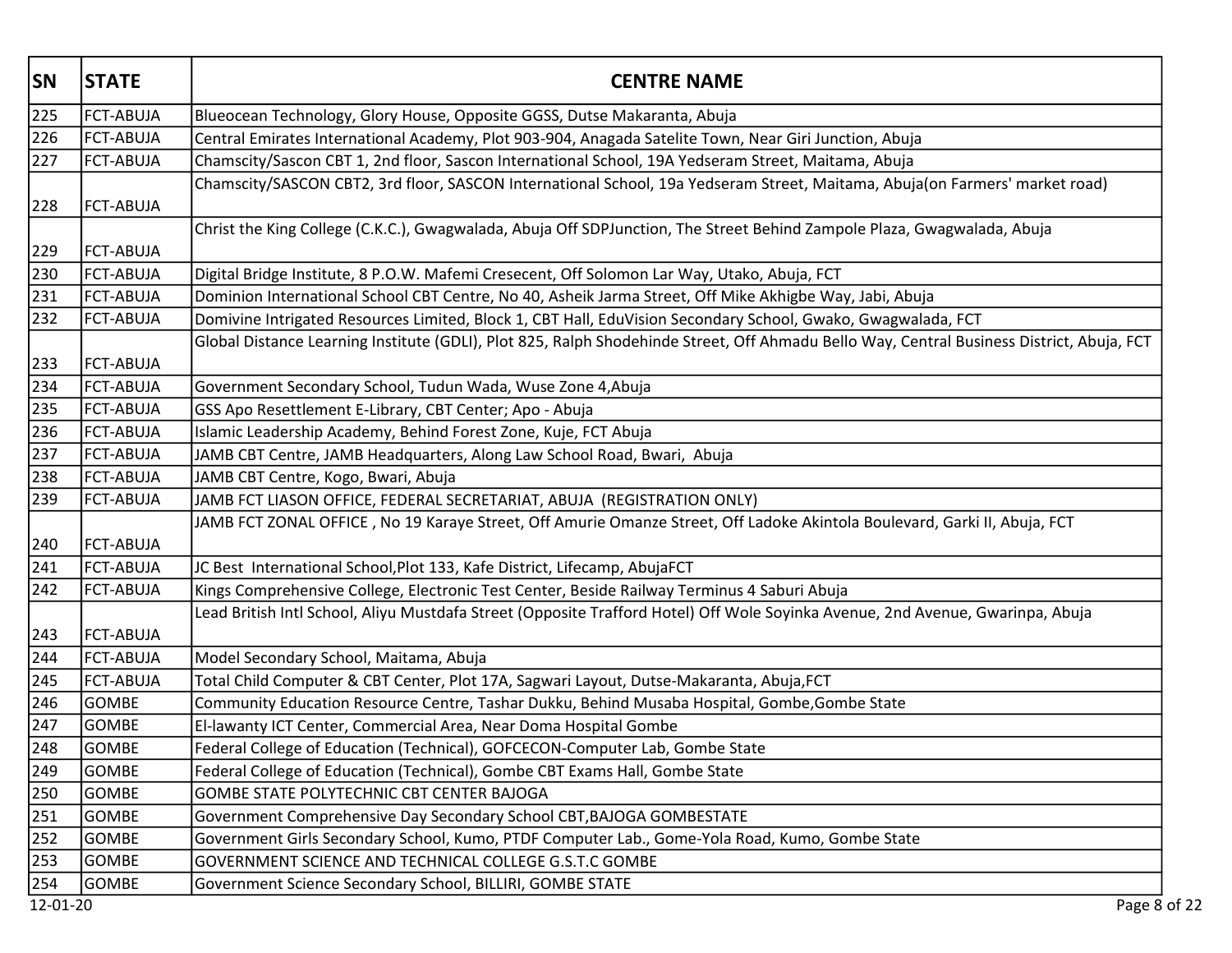| <b>SN</b> | <b>STATE</b>  | <b>CENTRE NAME</b>                                                                                                          |
|-----------|---------------|-----------------------------------------------------------------------------------------------------------------------------|
| 255       | <b>GOMBE</b>  | Government Science secondary School, CBT Center Near Specialist Hospital Jekadafari, Gombe State                            |
| 256       | <b>GOMBE</b>  | JAMB STATE OFFICE, GOMBE, Gombe State (REGISTRATION ONLY)                                                                   |
| 257       | <b>GOMBE</b>  | Model School CBT Centre, YOLA ROAD KALTUNGO, GOMBE STATE                                                                    |
| 258       | <b>GOMBE</b>  | MuSASA World wide Solutions Ltd., Opp. The Nigerian Police Force M.T.D Command, New G.R.A., Gombe, Gombe State              |
| 259       | GOMBE         | PEN RESOURCE ACADEMY ICT, CBT ROBOTIC CENTER NEAR AMMA PEPPLE QTRS, LAFIYAWO GOMBE                                          |
| 260       | <b>GOMBE</b>  | PEN RESOURCE ACADEMY ICT, CBT CENTER NEAR MAIDUGU HOTEL, NEW G.R.A GOMBE                                                    |
| 261       | GOMBE         | University Main Library CBT Centre, Gombe State University, Gombe, Gombe State                                              |
| 262       | <b>GOMBE</b>  | Yamaltu-Deba Institute of Technology Deba, Opposite Roundabout, off Izala Central Mosque, Deba LGA, Gombe State             |
| 263       | <b>IMO</b>    | Achievers'Computer Technology, By Bishop Sahanahan College, Orlu, Imo State.                                                |
| 264       | <b>IMO</b>    | Alvan Ikoku Federal College of Education, CBT Centre, Orlu Road, Owerri, Imo State                                          |
| 265       | <b>IMO</b>    | Diovinic International Academy, Umuodudu Umueze Nkume Njaba LGA Imo State                                                   |
| 266       | <b>IMO</b>    | Federal Polytechnic nekede CBT Centre I, Imo State                                                                          |
| 267       | <b>IMO</b>    | Federal Polytechnic nekede CBT Centre II, Imo State                                                                         |
| 268       | <b>IMO</b>    | Imo State College of Health Science and Technology, Amaigbo Nwangele LGA Imo State                                          |
| 269       | <b>IMO</b>    | Imo State University, CBT Centre, ICT Directorate, Owerri, Imo State                                                        |
| 270       | <b>IMO</b>    | JAMB STATE OFFICE, OWERRI, Imo State(REGISTRATION ONLY)                                                                     |
| 271       | <b>IMO</b>    | Little Rock School, 5 School Road, Works Layout, Opp. Cradle Hotels, Imo State                                              |
| 272       | <b>IMO</b>    | Owerri CBT Hi-Tech, Plot C18, Okohia Layout via World bank Market, Owerri Imo State.                                        |
| 273       | <b>IMO</b>    | Prime Time Colosseum Plot 9-11 Federal Secretariat layout Beside Federal High Court, New Owerri, Owerri                     |
| 274       | <b>IMO</b>    | Shekina Smart Multi Concept Ltd, Nekede-Ihiagwa Road, (Beside Winners Chapel) Ihiagwa, Owerri, Imo State                    |
| 275       | <b>IMO</b>    | Spring-Tower Computer Institute Beside Amata Health Centre Ikeduru LGA, Imo State.                                          |
| 276       | <b>IMO</b>    | St. Charles Computer Technology, St. Charles Catholic Church Nguru, Aboh Mbaise, Imo State                                  |
| 277       | <b>IMO</b>    | Swintec Computer Institute, No. 5/9 Hospital / Orlu Road, Owerri, Imo State                                                 |
| 278       | <b>JIGAWA</b> | B.H.T InterSystem Ltd, Dutse Bye Pass, opposite Awajil Filling Station, Dutse, Jigawa State                                 |
| 279       | <b>JIGAWA</b> | BINYAMINU USMAN POLYTECNIC, ALONG MALAM MADORI ROAD, HADEJIA, JIGAWA STATE.                                                 |
| 280       | <b>JIGAWA</b> | CBT/ICT CENTER Federal University, Dutse Bye-Pass, Dutse, Jigawa State                                                      |
| 281       | <b>JIGAWA</b> | Federal University, E-Learning Centre, Dutse Bye-Pass, Dutse, Jigawa State                                                  |
| 282       | JIGAWA        | JAMB State Office, Dutse, Plot 269/270, Mechanic Village, Dutse Bye-Pass, Dutse, Jigawa State                               |
| 283       | JIGAWA        | Jigawa State College Of Education, Kano Road, Gumel, Jigawa State.                                                          |
| 284       | <b>JIGAWA</b> | Jigawa State Institute For Information Technology, Daura Road, Kazaure.                                                     |
| 285       | <b>JIGAWA</b> | Sule Lamido University, Km 2, Jahun-Kano Road, K/Hausa, Jigawa State.                                                       |
| 286       | KADUNA        | Alekwe Nigeria Ltd, Sardauna Memorial College, Unguwan Dosa, Kaduna, Kaduna State                                           |
| 287       | KADUNA        | Amal Computers and Test Centre Nigeria Limited, 30 Matazu Road Opposite Ahmadiyya Jumma'at Mosque Tudun -Wada. Kaduna State |
| 288       | KADUNA        | Arewa Computer Training Institute, No 6 Gidan Garba Mai Iyali, Tudun Wada, Zaria.                                           |
| 12-01-20  |               | Page 9 of 22                                                                                                                |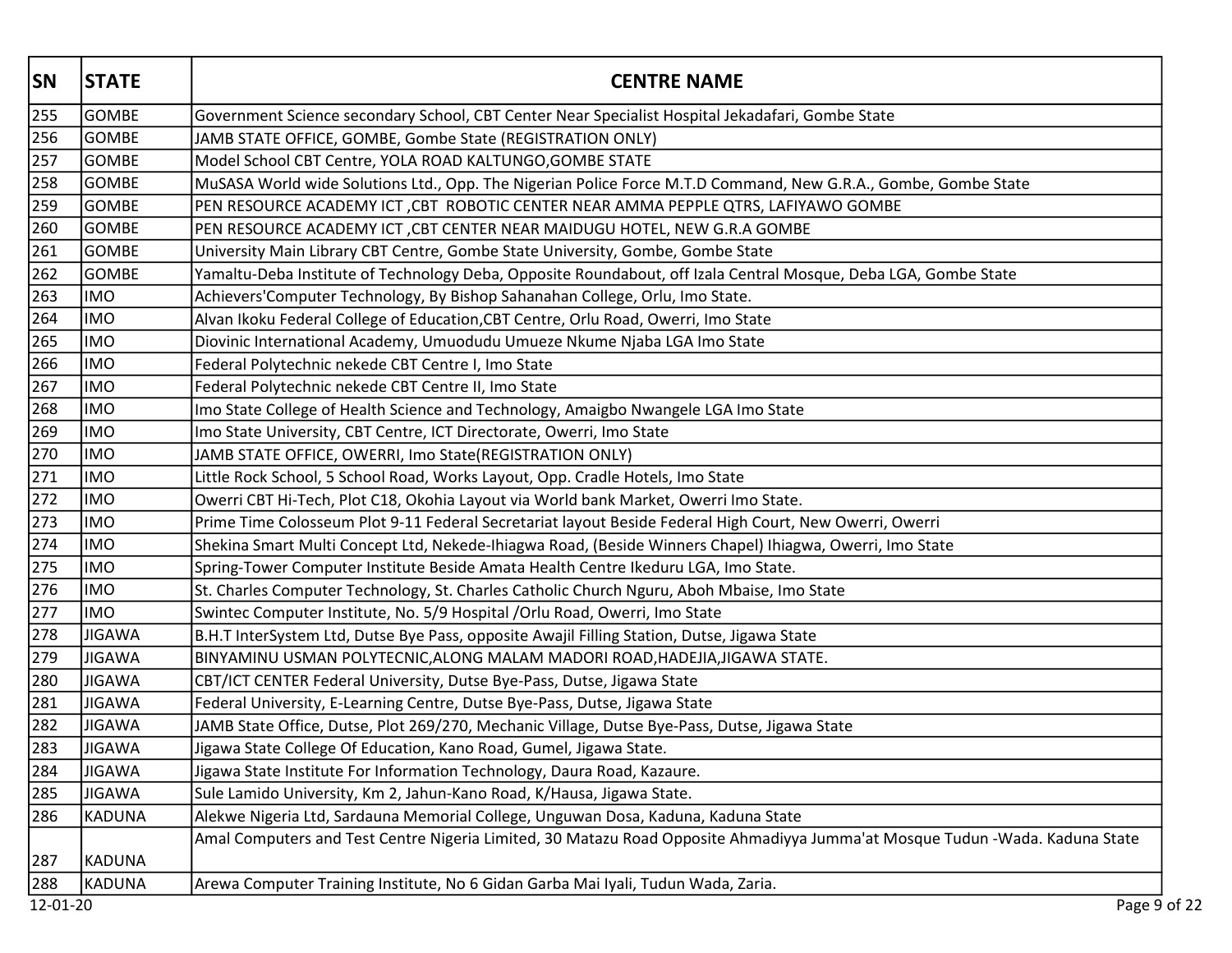| <b>SN</b> | <b>STATE</b> | <b>CENTRE NAME</b>                                                                                                                |
|-----------|--------------|-----------------------------------------------------------------------------------------------------------------------------------|
| 289       | KADUNA       | Ateko Digital Technology, L7 Aliyu Makama by Narayi Junction, Barnawa, Kaduna                                                     |
|           |              | AWESONS ACADEMY, ZARIA, OPPOSITE 2ND GATE ABU, KONGO CAMPUS, ALONG W.T.C. ROAD BEFORE WATER BOARD, ANGUWAN                        |
| 290       | KADUNA       | KAYA, ZARIA, KADUNA STATE                                                                                                         |
| 291       | KADUNA       | BEIJING INTERNATIONAL SCHOOL, NO 18 SALIM CRESCENT, KAWO NEW EXTENSION, KADUNA STATE                                              |
| 292       | KADUNA       | Bethel Baptist High School, Km 6, Kachia Road, Mamara Damishi, Kujama, Kaduna State.                                              |
| 293       | KADUNA       | Danbo International Schools, 29, Kubani Crescent, Off Challawa Crescent, Kaduna, Kaduna State                                     |
| 294       | KADUNA       | DIVINE PROGRESS SCHOOL, NO 47 MAYERE ROAD, OPPOSITE DULLAHI FILLING STATION, NARAYI HIGH COST, KADUNA                             |
| 295       | KADUNA       | Elbowvalley Online Nig. Ltd., GGSS Kawo, 1 Bello Abdullahi Road by College road, Behind WAEC Office, Kaduna, Kaduna State         |
| 296       | KADUNA       | El-Khalil (ICT) Limited, 17A, Attahiru Road, Malali, Kaduna, Kaduna State                                                         |
| 297       | KADUNA       | Fantsuam Foundation, No. 1 Fantsuam Close, Bayan Loco, Kafanchan.                                                                 |
| 298       | KADUNA       | Golden Height Comprehensive School, Jushin Waje, Sabon Gari, Zaria, Kaduna State                                                  |
| 299       | KADUNA       | IRL IT Solutions Nigeria Limited, CP 4, Constitution Road, Beside ASD Motors, Kaduna                                              |
| 300       | KADUNA       | JAMB STATE OFFICE (REGISTRATION ONLY)                                                                                             |
| 301       | KADUNA       | Maryam Model School CBT, 7/10, Funtua Rd, Hayin Mall, Bello Rigasa, Kaduna                                                        |
| 302       | KADUNA       | Nuhu Bamalli Polytechnic, Along Kaduna-Zaria Road, Zaria, Kaduna State                                                            |
| 303       | KADUNA       | SIF CBT & ICT Professional Training, No 20, Warri Street, Sabon Gari, Zaria                                                       |
| 304       | KADUNA       | Skolak Resources Ltd. Bz3 Sardauna Crescent off Junction Road Kaduna.                                                             |
| 305       | KADUNA       | St. Thaddeus Science Academy, CBT Centre 1, Madakiya, Kafanchan                                                                   |
| 306       | KADUNA       | Time Online ICT Govt Sec. School (day) Sabo, College Road, Sabon Tasha, Kaduna                                                    |
| 307       | KADUNA       | Uthman Bin Affan Schools, No 7 Gwamna Road, Badiko, Kaduna                                                                        |
| 308       | KADUNA       | White House Computers Ltd., B20/21 Airforce Road, Kakuri, Kaduna, Kaduna State                                                    |
| 309       | KADUNA       | Zaria Academy, KM 10, Shika-Funtua Road, Shika, Zaria, Kaduna state.                                                              |
| 310       | KADUNA       | ZARIA CONSULTANCY LIMITED, FEDERAL COLLEGE OF EDUCATION, ZARIA, KADUNA STATE                                                      |
| 311       | KADUNA       | Zaria Education Development Association (ZEDA), Gaskiya Rd, Opp Bargoa, Zaria, Kaduna State                                       |
| 312       | KADUNA       | Zaria Institute of Information Tech. (ZIIT) Ctr.-2, No. 19, Behind Eid Praying Ground, Along Kaduna Road, Zaria, Kaduna State     |
| 313       | KADUNA       | Zaria Institute of Information Techchnology Centre 1, No 19 Behind Eid Praying Ground, Kaduna Road, Kofan Doka, Zaria             |
| 314       | KANO         | AIA Institute of Computer and Basic Studies, No. 4 Gaida Line Service Panshekara Road Kano                                        |
| 315       | KANO         | Alsauda Global Investment Ltd, Juma'at Mosque Kawaji by Idi Bukar Rd, Nassaawa, Kano                                              |
| 316       | KANO         | Amnet Institute of Information Technology, No. 13C, Hauren Shanu, Near Zone 1 Police H/Q Before Kofar Gadon Gadankaya, Kano State |
| 317       | KANO         | Audu Bako College of Agriculture, KM 56, Along Kano-Daura Road, Danbatta, Kano State                                              |
| 318       | KANO         | Bayero University, Kano, New site, Berger Learning Centre, Gwarzo Road, Kano, Kano State                                          |
| 319       | <b>KANO</b>  | Bayero University, New Site, e-Learning Centre, Gwarzo Road, Kano, Kano State                                                     |
| 12-01-20  |              | Page 10 of 22                                                                                                                     |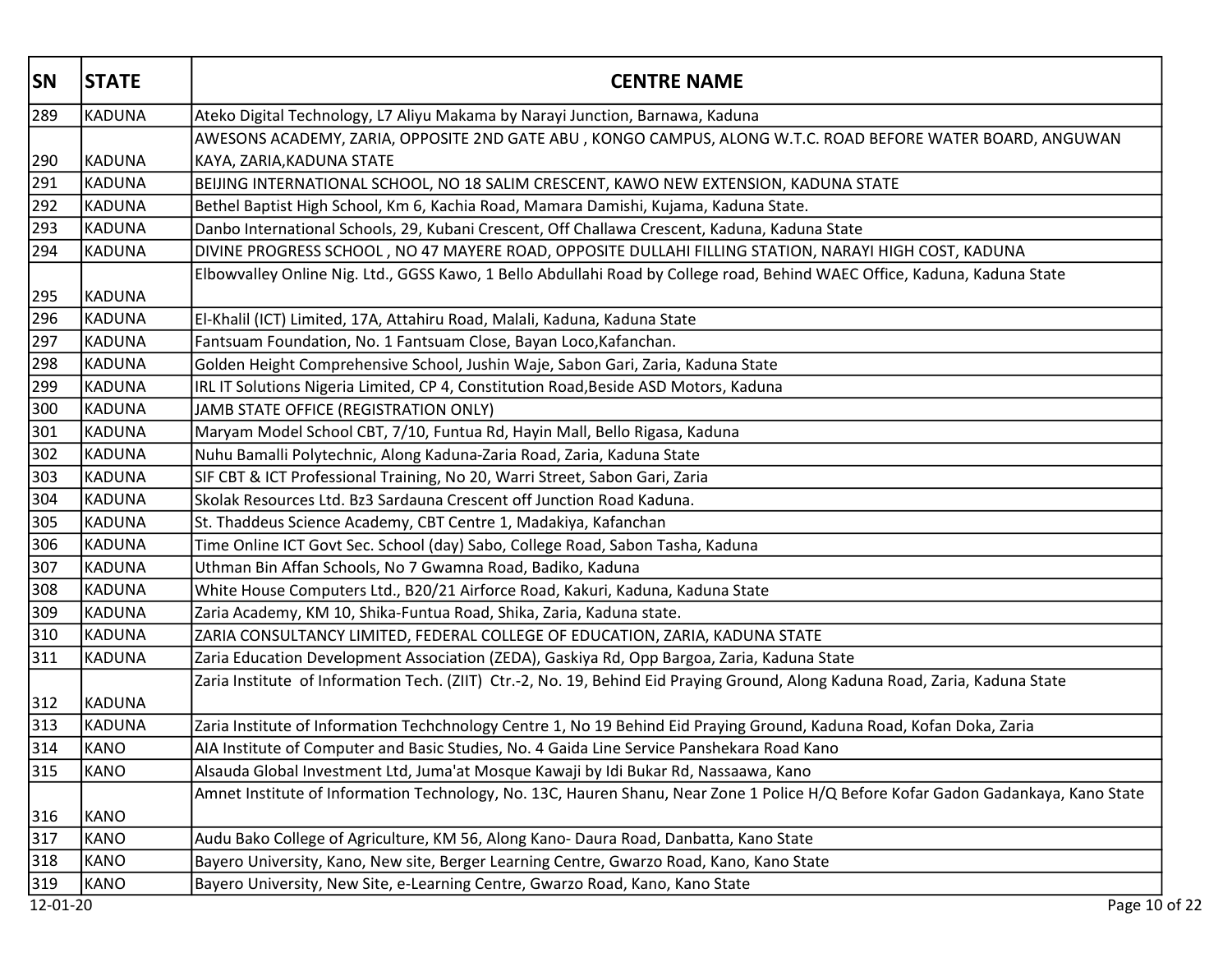| <b>SN</b> | <b>STATE</b>   | <b>CENTRE NAME</b>                                                                                                       |
|-----------|----------------|--------------------------------------------------------------------------------------------------------------------------|
| 320       | KANO           | Bayero University, Old Site, IGR Learning Centre, Kano State                                                             |
| 321       | KANO           | Bayero University, Old Site, PTDF Block, Kabuga, Kano, Kano State                                                        |
| 322       | KANO           | BMG Institute of Information Technology, N0. 13 Bataiya House Gyadi-Gyadi Along Zaria Road, Kano                         |
| 323       | KANO           | Butale Information Technology (BIT) along Gwarzo road after NYSC Secreteriate, Kano                                      |
| 324       | KANO           | Cybertron Limited, No 218 Titan Asibition Aminu Kano, Tarauni LGA, Kano                                                  |
| 325       | KANO           | Digital Bridge Institue (Former Nitel Training School,) No. 532 Katsina Road By Airport Round About, Kano, Kano State    |
| 326       | KANO           | Federal College of Education (Technical), Bichi                                                                          |
| 327       | KANO           | Federal College of Education, Kabuga Kofar Famfo, Kano, Kano State                                                       |
| 328       | KANO           | Hudaibiyya CBT Plot 1-4, N.A.M. Site Sharada Phase II Kano, Kano State                                                   |
| 329       | KANO           | JAMB CBT Centre, Beside National Centre for Mass literacy, Adult and Non-formal Education, Farawa, Kano State            |
| 330       | KANO           | JAMB STATE OFFICE, KANO (REGISTRATION ONLY)                                                                              |
| 331       | KANO           | Kano State Polytechnic, (School of Technology), Computer Science Department, Matan-Fada Road, Kano                       |
| 332       | KANO           | Kano University of Science and Technology, AEE Resource Centre, Gaya Road, Wudil, Kano State                             |
| 333       | KANO           | Kano University of Science and Technology, Engineering CBT Centre, Gaya Road, Wudil, Kano State                          |
| 334       | KANO           | Kano University of Science and Technology, Main Library, Gaya Road, Wudil, Kano State                                    |
| 335       | KANO           | Makama School of Technology, Old Motor Part, A long FCE(T) Road, Bichi, Kano State.                                      |
| 336       | KANO           | Moslima Institute of Information Technology, No. 01 Sarkin Yaki, Opposite A.A Rano Filling Station, Airport Road, Kano   |
| 337       | KANO           | MS World ICT Institute of Information Technology, No 84, Airport Road, Opp Chediya Uku, Nomansland, Kano, Kano State     |
| 338       | KANO           | NCC CBT Centre, Kano University of Science and Technology, Wudil                                                         |
| 339       | KANO           | Over-one Consult & Investment Limited CBT Centre, No 85 Gandu GRA, Atiku Abubakar Road, Kano                             |
| 340       | KANO           | Pioneers ICT Nigeria Limited, Suite 3-4 Gidan Saude, Beside First Bank, Zoo Road, Kano, Kano State                       |
| 341       | KANO           | Rainbow Digital Technology, Rijiyar Zaki Opposite Dorawar Yan Kifi, Kano State                                           |
| 342       | KANO           | Saadatu Rimi College of Education, Zaria Road, Naibawa, Kano                                                             |
| 343       | <b>KANO</b>    | Skyline University Nigeria, No 2, Zaria Road, Kano                                                                       |
| 344       | KANO           | SMS ICT Institute of Training LTD., Kings Garden by club Road, Opposite ECWA Church, Kano, Kano State                    |
| 345       | KANO           | The Light College, No. 2 Panshekara, pp, Police College Panshekara, Kano State. Opp, Police College Panshekara Kano Sate |
| 346       | KATSINA        | Al-Qalam University, Muhammad Sanusi-II ICT Centre, Tafawa Balewa Way, Along Dutsinma Road, Katsina State                |
| 347       | KATSINA        | Barda International School, Near GRA General Mosque, Katsina, Katsina State                                              |
| 348       | KATSINA        | CBT Centre Zonal Education Quality Assurance, Malumfashi, Katsina State                                                  |
| 349       | <b>KATSINA</b> | CBT Centre, Zonal Education Quality Assurance, Daura, Katsina State                                                      |
| 350       | KATSINA        | CBT Centre, Zonal Education Quality Assurance, Dutsinma, Katsina State                                                   |
| 351       | KATSINA        | DIALOGUE COMPUTER INSTITUTE, KATSINA, No 1A near LEA Rafukka Kofar Sauri, Katsina                                        |
| 352       | <b>KATSINA</b> | Funtua Zonal Education Quality Assurance Office, CBT Centre, Funtua, Katsina State                                       |
| 353       | KATSINA        | ICT CENTRE, HASSAN USMAN KATSINA POLYTECHNIC, KM 8, TAFAWA BALEWA WAY, KATSINA.                                          |
| 12-01-20  |                | Page 11 of 22                                                                                                            |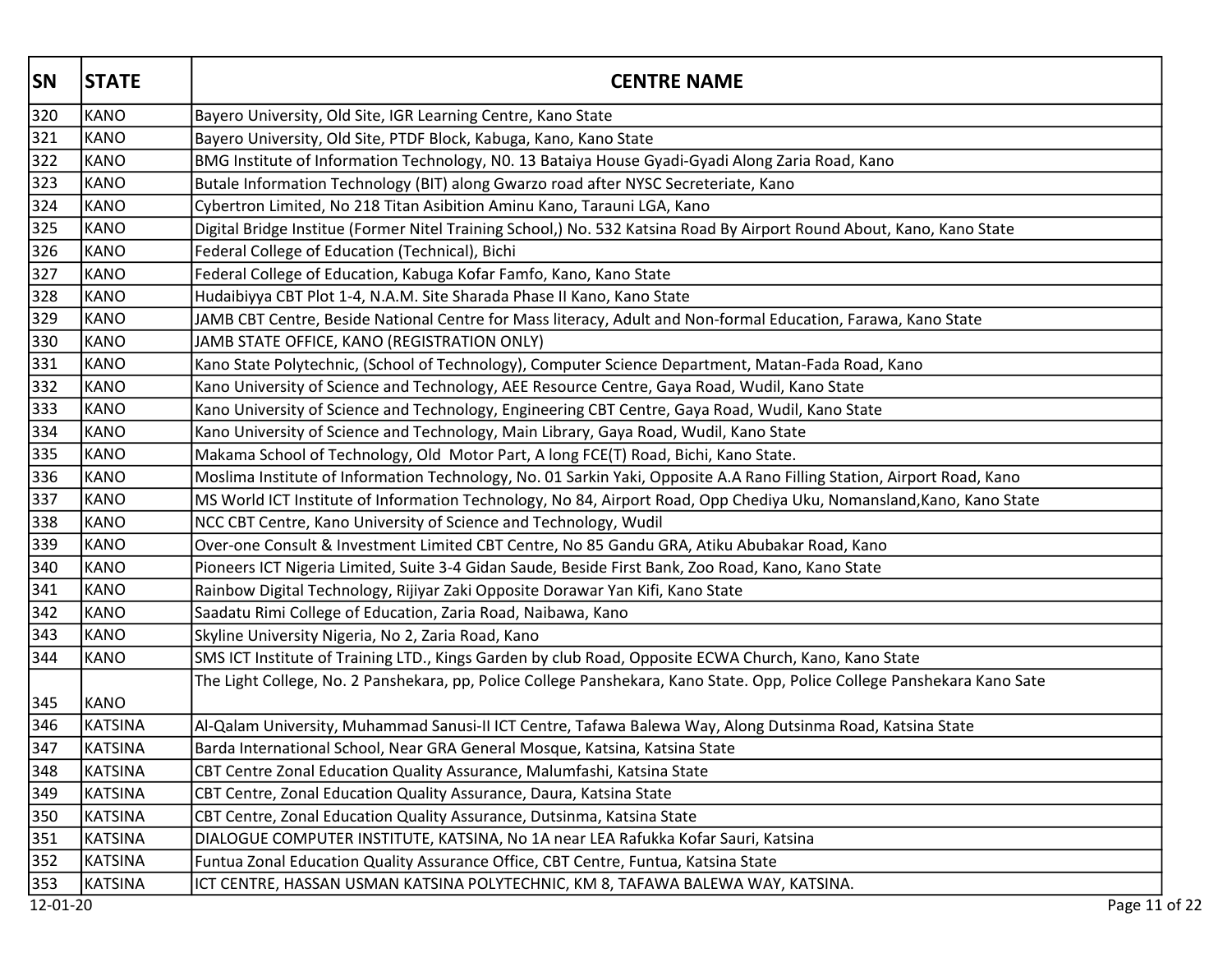| <b>SN</b> | <b>STATE</b>   | <b>CENTRE NAME</b>                                                                                                                                  |
|-----------|----------------|-----------------------------------------------------------------------------------------------------------------------------------------------------|
| 354       | KATSINA        | Isah Kaita College of Education, Dutsin-Ma, Katsina State                                                                                           |
| 355       | KATSINA        | JAMB STATE OFFICE, KATSINA (REGISTRATION ONLY)                                                                                                      |
| 356       | KATSINA        | Umaru Musa Yaradua University, Computer Lab 1 Centre, Dutsinma Road, Katsina, Katsina State                                                         |
| 357       | KATSINA        | Umaru Musa Yaradua University, Faculty of Natural & Applied Sciences, Dutsinma Road, Katsina, Katsina State                                         |
| 358       | <b>KATSINA</b> | Yusufu Bala Usman College of Legal and General Studies, Daura                                                                                       |
| 359       | <b>KEBBI</b>   | JAMB STATE OFFICE, BIRNIN KEBBI, Kebbi State (REGISTRATION ONLY)                                                                                    |
| 360       | KEBBI          | Kebna ICT Centre, Rikoto Area, Sokoto Road, Zuru                                                                                                    |
| 361       | KEBBI          | WAZIRI UMARU FEDERAL POLYTECHNIC, ICT CENTRE, GESSE CAMPUS, BIRNIN KEBBI, KEBBI STATE                                                               |
| 362       | KOGI           | AAGES Global Links CBT Centre, St. Augustines College, Kabba, Kogi State                                                                            |
| 363       | KOGI           | Federal College of Education, Okene, Kogi State                                                                                                     |
| 364       | KOGI           | Federal University, Adankolo, Behind Specialist, Lokoja, Kogi State                                                                                 |
| 365       | KOGI           | Harmony Secondary School CBT Centre, Lokongoma Phase 2, Lokoja, Kogi State                                                                          |
| 366       | KOGI           | JAMB State Office, Gp 574, Salau Atima Housing Estate, Lokongoma, Phase 2, Lokoja, Kogi State.                                                      |
| 367       | KOGI           | Kogi State College of Education, along Enugu Road, Ankpa, Kogi State                                                                                |
| 368       | KOGI           | Multipurpose ICT/e-Exam Centre, Kogi State University, Anyigba, Kogi State                                                                          |
| 369       | KOGI           | S&J El-Lateef And Hassy Computer Institute, Ihima Community Science Secondary School (ICSS), Ihima, Kogi State                                      |
| 370       | KOGI           | Seagate Communication and Networking, Along Federal Polytechnic Road, By Moda Motel, Idah, Kogi State                                               |
| 371       | KOGI           | Yabma International Science Academy, Hon. Yakubu Yunusa Avenue, 500 Units, Ganaja Road, Lokoja, Kogi State                                          |
| 372       | KWARA          | DAMDAV CBT CENTRE 30, WESTERN RESERVOIR ROAD OLORUNSOGO ILORIN KWARA STATE                                                                          |
| 373       | KWARA          | Effective International College, Unilorin Permanent Site Road, Tanke Ilorin Kwara State                                                             |
| 374       | KWARA          | FOCAL POINT CBT CENTRE, FOCAL POINT SCHOOL, PRINCE OYEBODE CRESCENT, OPPOSITE TUYIL PHARMACY INDUSTRIAL LIMITED NEW<br>YIDI ROAD ILORIN KWARA STATE |
| 375       | KWARA          | H. S. P. S. CBT CENTRE, BISHOP OYEDEPO STREET, OPPOSITE OMU-ARAN POLICE STATION, ALAKA JUNCTION OMU-ARAN KWARA STATE                                |
| 376       | KWARA          | HAMBATOYM CBT, COLLEGE OF ARABIC AND ISLAMIC LEGAL STUDIES (CAILS) YEBUMOT AREA ADEWOLE ILORIN KWARA STATE                                          |
| 377       | KWARA          | HARVARD COLLEGE, AVALON HOTEL STREET, OSOGBO ROAD OFFA, KWARA STATE                                                                                 |
| 378       | KWARA          | ICT Centre, Federal Polytechnic, Offa, Along Ojoku Road, Offa, Kwara State                                                                          |
| 379       | KWARA          | JAMB Zonal Office, Oyun Bridge, Old Jebba Road, Ilorin                                                                                              |
| 380       | KWARA          | Kwara College Of Education, Ilorin, Kwara State                                                                                                     |
| 381       | <b>KWARA</b>   | Kwara State College of Education (Technical), Lafiagi, Kwara Centre 1                                                                               |
| 382       | KWARA          | KWARA STATE COLLEGE OF EDUCATION, LAFIAGI KWARA STATE CENTRE 2                                                                                      |
|           |                | METRO CBT CENTRE, BEHIND YASCO TECHNICAL, ADJACENT NNPC FILLING STATION, LUCKY PAT ROAD, AIYETORO AREA, GERIALIMI                                   |
| 383       | KWARA          | <b>ILORIN KWARA STATE</b>                                                                                                                           |
| 384       | <b>KWARA</b>   | Parrot Cyberworld Limited, Emmanuel Baptist College Beside Lead Hostel unilorin Road Tanke ilorin                                                   |
| 12-01-20  |                | Page 12 of 22                                                                                                                                       |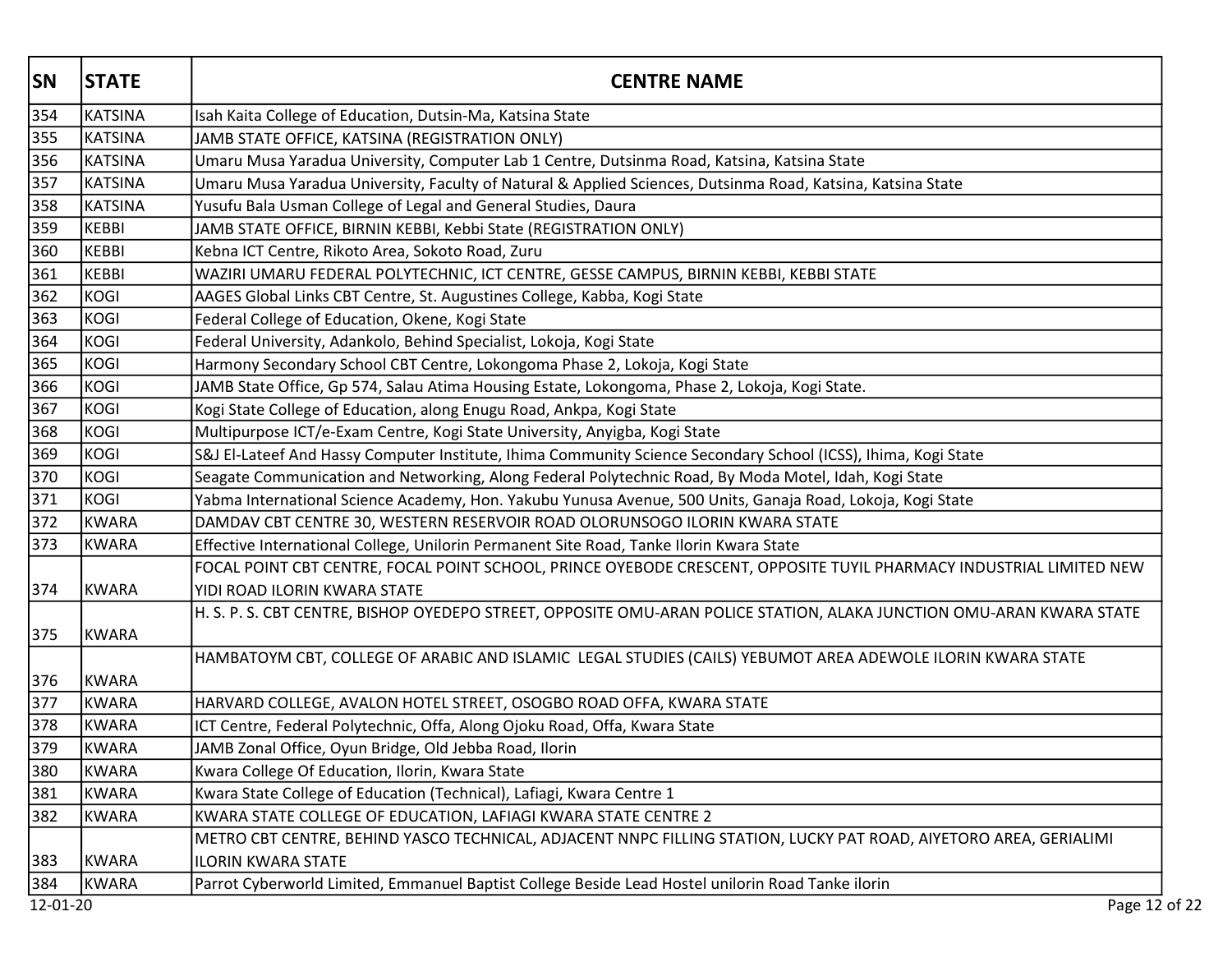| <b>SN</b> | <b>STATE</b> | <b>CENTRE NAME</b>                                                                                                                       |
|-----------|--------------|------------------------------------------------------------------------------------------------------------------------------------------|
| 385       | KWARA        | Socrates College (CBT Centre), Aromaradu, Adeta Ilorin Kwara State                                                                       |
| 386       | KWARA        | TPA CBT Centre off Landmark University-Otun Ekitin road, Aran-Orin, Kwara State                                                          |
| 387       | KWARA        | UNILORIN CBT CENTRE 5, UNIVERSITY OF ILORIN KWARA STATE                                                                                  |
| 388       | KWARA        | UNITS CBT Centre, Behind Diamond Field Filling Station, Off Asa Dam Road, Ilorin, Kwara State                                            |
| 389       | <b>KWARA</b> | UNIVERSITY OF ILORIN CBT CENTRE, ILORIN KWARA STATE CENTRE 1                                                                             |
| 390       | KWARA        | UNIVERSITY OF ILORIN CBT CENTRE, ILORIN KWARA STATE CENTRE 3                                                                             |
| 391       | KWARA        | UNIVERSITY OF ILORIN CBT CENTRE, ILORIN KWARA STATE CENTRE 4                                                                             |
| 392       | KWARA        | University of Ilorin, ETC Centre, Ilorin, kwara State Centre 2                                                                           |
| 393       | KWARA        | ZINI-MAC Technologies Limited, Kwara Television Premises, Old Jebba Road, Kwara State                                                    |
| 394       | LAGOS        | Al-Miyzan Schools CBT Centre, Al-Miyzan Close, Adams Estate, Ikotun, Lagos State.                                                        |
| 395       | <b>LAGOS</b> | Balad Private Schools, 1 Obafemi Street, Off Isawo Road, Agric-Owutu, Ikorodu, Lagos State                                               |
| 396       | LAGOS        | Bestgift Comprehensive School CBT Centre 218 Mulak Avenue Ijegun/Ikotun Lagos                                                            |
| 397       | LAGOS        | Brainpoint College, 98 Ondo Street, By Okobaba, Ebute-Metta East, Lagos State                                                            |
| 398       | LAGOS        | Career Builders Academy, 2 Career Avenue, Era Road, Cele Bus Stop, Agbara-Badagry Expressway, Lagos State                                |
| 399       | LAGOS        | Christy Caleb International College, 1/3 Remi Olowookpere Sreet, NNPC Bus-stop, Ejigbo                                                   |
| 400       | LAGOS        | Cifman Institute of Technology And Management .6, Lancaster Street sabo Yaba, Lagos                                                      |
| 401       | LAGOS        | Classic International Schools, 29 Afolabi Obe Street, Ori-Oke Bus Stop, Ejigbo, Lagos State                                              |
| 402       | LAGOS        | CLOUD EDGE TECHNOLOGIES LTD. KM 5 ADDO ROAD, SKID BUS STOP, OKE IRA NLA, AJAH                                                            |
| 403       | LAGOS        | COMMAND SECONDARY SCHOOL CBT CENTRE, IPAJA, LAGOS                                                                                        |
| 404       | LAGOS        | Connection Computer Training Institute, 1 Connection Street, Cele-Nica Bus Stop, Opp. Bovag Filling Station, Okoko, Ojo LGA, Lagos State |
| 405       | LAGOS        | Dalware Institute Of Technology, 31-33 Bode Thomas Road, Off Shyllon Str, Palm Groove, Lagos State Center II                             |
| 406       | LAGOS        | DARMAN MODEL COLLEGE CBT CENTRE, 1 HOLY CHILD WAY, BY ALAKIJA BUS STOP, MILE 2 BADAGRY EXPRESSWAY, SATELITE TOWN                         |
| 407       | LAGOS        | Datforte International Schools Limited, Bakare Estate, Off Abeokuta Expressway, Hamadiya Bus-Stop, Abule-Egba, Lagos State               |
| 408       | LAGOS        | Difas College, Akeeb Adewunmi Street, Behind Farm Settlement Community, Primary School, Odogunyan, Ikorodu, Lagos State                  |
| 409       | LAGOS        | DOMINION HERITAGE SCHOOLS CBT CENTRE, 10 MOJISOLA ALAPINNI STREET, IJEGUN-IKOTUN                                                         |
| 410       | LAGOS        | Donum Christi College, 007-013 Soji Olagunju Street Off Alpha Beach Road Igbo-Efon Lekki.                                                |
| 411       | LAGOS        | Eko College of Management Technology, 14 Kudaki Road, Hostel Bus Stop, Egbe, Lagos State                                                 |
| 412       | LAGOS        | Elihans College CBT, 5/7 Fatai Tomori Street, Igbo Olomu Road, Isawo, Via Ogijo, Ikorodu, Lagos State                                    |
| 413       | LAGOS        | Elite Business Consult, 58B Lagos Road, By Access Bank, Ikorodu, Lagos State                                                             |
| 414       | LAGOS        | Enefem Group of Schools, 9/11 Adebayo Street, Off Amule-Olayemi Road, Makinde Bus Stop, Ashipa- Ayobo, Lagos State                       |
| 415       | LAGOS        | ETC Nigeria Limited, 229 Ikorodu Road, Ilupeju, Centre 1, Lagos State                                                                    |
| 12-01-20  |              | Page 13 of 22                                                                                                                            |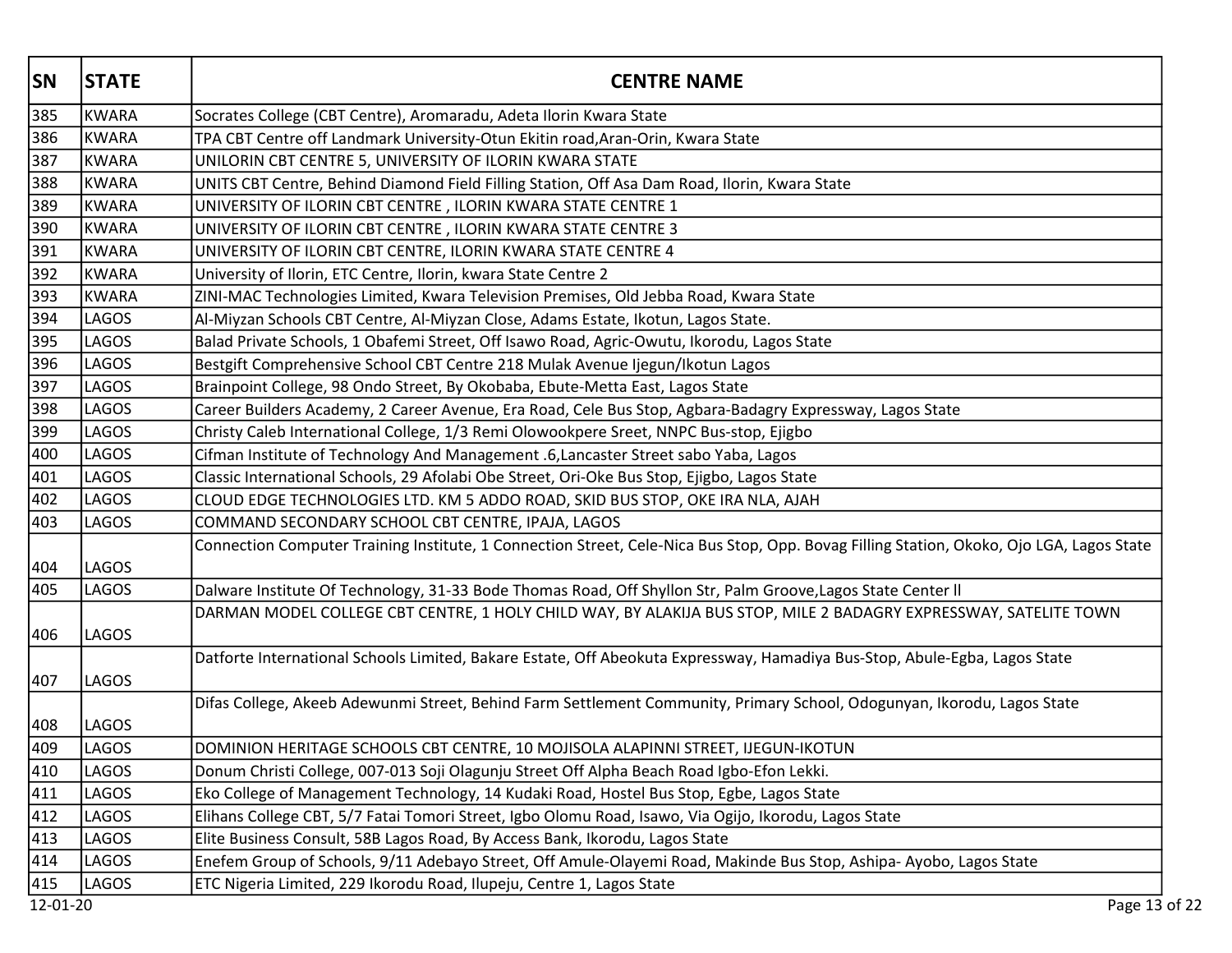| <b>SN</b> | <b>STATE</b> | <b>CENTRE NAME</b>                                                                                                                   |
|-----------|--------------|--------------------------------------------------------------------------------------------------------------------------------------|
| 416       | LAGOS        | ETC Nigeria Limited, 229 Ikorodu Road, Ilupeju, Centre 2, Lagos State                                                                |
| 417       | LAGOS        | FARYDHAK Concepts, 100, Tokunbo Street Lagos Island Lagos                                                                            |
|           |              | First Option Schools, Abijo-Ibeju/Lekki, KM 42 Lagos-Epe Expressway, Destiny Homes Estate Abijo, Ibeju-Lekki, Lagos State            |
| 418       | LAGOS        |                                                                                                                                      |
| 419       | LAGOS        | Florin High School, 22/25 Olutimehin Street, Off Ajiboye Street, Ejigbo, Lagos State.                                                |
| 420       | LAGOS        | Gods Power International College, Oke-Aro, No. 10 Ajayi Crescent by Ajayi Bus Stop, Oke-Aro, Lagos State                             |
| 421       | LAGOS        | GRAND SCHOOLS CBT CENTRE, 2/4/6 OLAOLUWA STREET, ALONG SANTA MARIA STREET, OFF ISUTI RD, EGAN                                        |
| 422       | <b>LAGOS</b> | HA-SHEM Academy Ltd, 15, Owodunni Street, Off Iwaya Road, Yaba, Lagos State                                                          |
| 423       | LAGOS        | Huntsville Technology Limited, 4 Ayanboye Street, Faramobi Ajike by GTBank, Anthony, Lagos State                                     |
| 424       | <b>LAGOS</b> | Ike-Oluwa Comprehensive College, 14-16 Tunde Gbadegesin Street, Okerube, Lagos                                                       |
| 425       | <b>LAGOS</b> | Institute of Criminal Justice and Criminology Administration, 7th Avenue, Opposite K Close, Festac Town, Lagos State                 |
| 426       | LAGOS        | Island Computer College, Crane School, Adenuga Close, Safeway Bus Stop, Ajah, Lagos State                                            |
| 427       | <b>LAGOS</b> | JAMB HEADQUARTERS ANNEX, 11 OJORA ROAD, IKOYI (REGISTRATION ONLY)                                                                    |
| 428       | LAGOS        | Knowledge Ware Technologies, 87, Itire Road, Besides WEMA Bank, Lawanson, Surulere, Lagos State                                      |
| 429       | <b>LAGOS</b> | LAGOOZ SCHOOLS,21,SOMOYE STR,MULERO B/STOP NEAR NYSC CAMP IYANA IPAJA,ORILE AGEGE,LAGOS                                              |
| 430       | LAGOS        | LAGOS STATE POLYTECHNIC, IKORODU                                                                                                     |
| 431       | LAGOS        | LASU CBT 18 LIMITED, LASU, OJO CAMPUS                                                                                                |
| 432       | LAGOS        | LINAR LIMITED COMPUTER INST., KM 9 ISHERI-LASU EXPRESS WAY, O'MARK BUS STOP, IGANDO                                                  |
| 433       | <b>LAGOS</b> | LUFEM Systems Ltd, 31 Dorcas Morolahun Street, Egbatedo/Emmanuel B/S, Old OKO OBA, Agege, Lagos State                                |
| 434       | <b>LAGOS</b> | Malicomp Computers, 17 Adesola Akande, off Oyemekun Street, Ifako Ijaiye, Lagos                                                      |
| 435       | LAGOS        | Massino Computers Ltd, 35 Assembly Hall Road, By Limca Bus Stop, Itoga, Badagry, Lagos State                                         |
| 436       | <b>LAGOS</b> | MERITLAND GROUP OF SCHOOLS, IGBOROSUN, BADAGRY                                                                                       |
| 437       | LAGOS        | Michael Otedola College of Primary Education, Epe, Epe LGA, Lagos State                                                              |
| 438       | LAGOS        | Michael Otedola College of Primary Education, Epe, Epe LGA, Lagos State. Cente II                                                    |
| 439       | LAGOS        | MICTEC INTERNATIONAL CBT CENTRE, 23/29 EMMANUEL STREET, OGUDU/OJOTA, LAGOS                                                           |
| 440       | LAGOS        | Ogunlade Services and Solution, Ebute Igbogbo Road, Solebo Junction by 11-30 Hall, Ikorodu, Lagos                                    |
| 441       | <b>LAGOS</b> | PERFECT ANGELS CBT CENTRE, 12 MOSES EMEYA CLOSE, OFF SOCIAL CLUB ROAD, NEW OKO-OBA, ABULEGBA, LAGOS                                  |
| 442       | LAGOS        | Rising Sun High School, 16, Okonji Street, Cele Bus Stop, Agodo-Egbe, Lagos State                                                    |
| 443       | LAGOS        | Shoms International Schools, 73, Igi-Olugbin Street, Ladi-Lak, Bariga, Lagos State                                                   |
| 444       | LAGOS        | TFL Global Computer and Career Center, Plot 260, Ijegun Road, Prince Bus stop, Ijegun, Lagos State                                   |
| 445       | LAGOS        | TimeOn Kairos Educational & Vacational Institute, 326, Abeokuta Expressway, Super/Cele Bus Stop, Oko Oba Via Abule Egba, Lagos State |
| 446       | LAGOS        | Tollywood Sixth Form College, Km 42 Lekki - Epe Express way Oko - Ado, Sangotedo, Ajah, Lagos State                                  |
| 447       | LAGOS        | Topville College, 40, Isawo Road, Oke-Oko Agric, Ikorodu, Lagos State                                                                |
| 448       | LAGOS        | Universal Whitehall College, 32/34 Daddy Salvage Street, Fagba Bus Stop, Iju Road, Ifako Ijaiye, Lagos State                         |
| 12-01-20  |              | Page 14 of 22                                                                                                                        |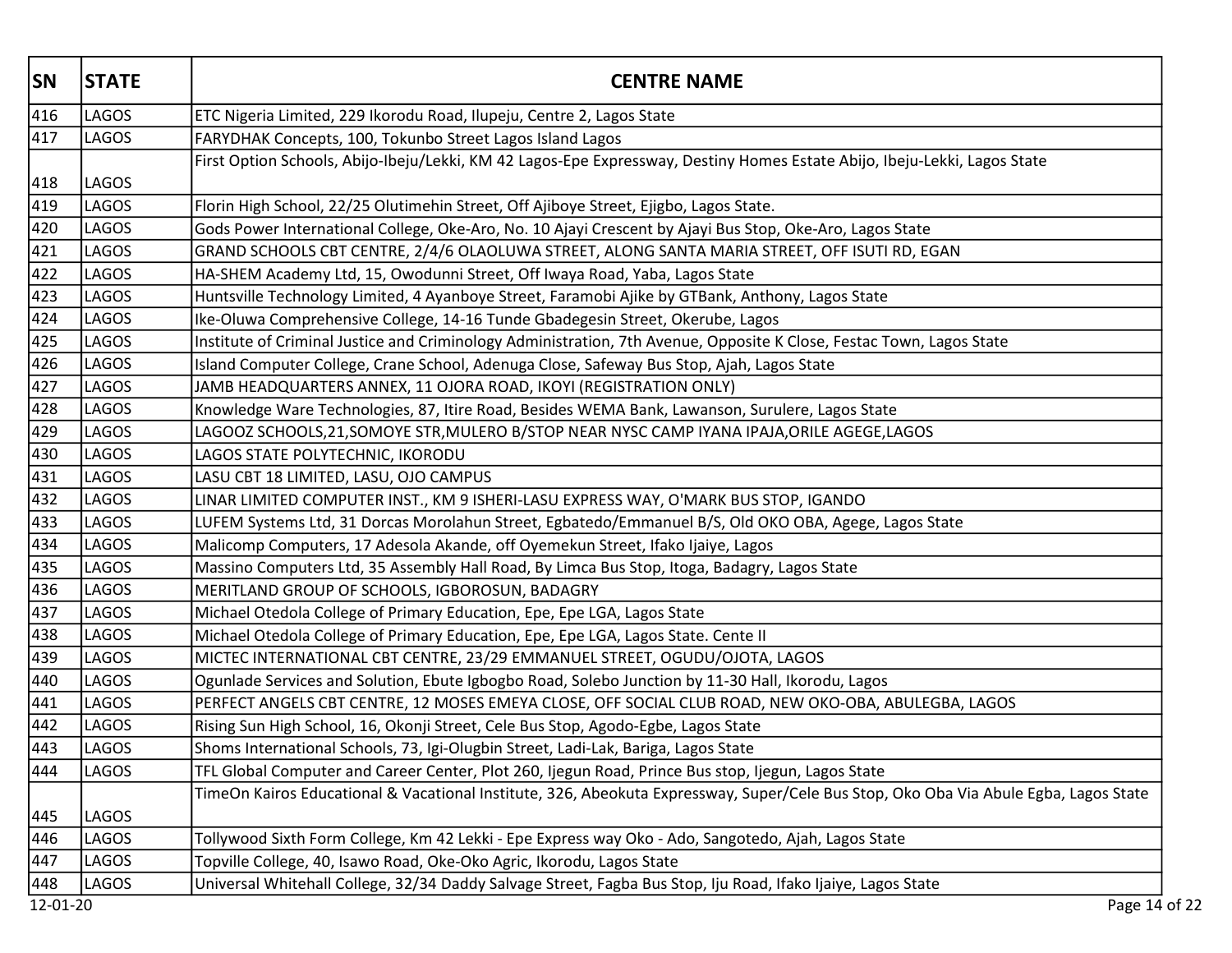| <b>SN</b> | <b>STATE</b>    | <b>CENTRE NAME</b>                                                                                                                     |
|-----------|-----------------|----------------------------------------------------------------------------------------------------------------------------------------|
| 449       | <b>LAGOS</b>    | University of Lagos, Lagos, ETC Centre, CITS Annex, Beside Faculty of Social Sciences, Akoka, Lagos State                              |
|           |                 | Value Place College,Dupeolu Street, Old Lasisi Bamigbade Street. Opp Idimu Police Station By Isheri Bus Stop, Pipeline Bus stop. Idimu |
| 450       | <b>LAGOS</b>    |                                                                                                                                        |
| 451       | LAGOS           | Vanilla Options CBT, 15 Candos Road, By Orisun Junction, Off Amule Road, Ayobo Ipaja, Lagos State.                                     |
|           |                 | WEST AFRICAN EXAMINATION COUNCIL, INTERNATIONAL OFFICE, PLOT 6 LATEEF JAKANDE ROAD, AGIDINGBI, IKEJA, LAGOS                            |
| 452       | LAGOS           |                                                                                                                                        |
| 453       | LAGOS           | West Hills High School, 1 Pleasant Street, Ojokoro Village, Ikorodu, Lagos State.                                                      |
| 454       | <b>LAGOS</b>    | Winsford Comprehensive College, 8/9 Awopeju Close, Off Foursquare Gospel Church, Igbogbo, Ikorodu, Lagos State                         |
| 455       | LAGOS           | Yaba College Of Technology, Yaba, Lagos State Ctr I                                                                                    |
| 456       | LAGOS           | Yaba College Of Technology, Yaba, Lagos State Ctr II                                                                                   |
| 457       | LAGOS           | YEOLAN CBT CENTRE, 24-26 OMOTAYO AKINBO STREET, ALEMU KETU-IJANIKIN, LAGOS STATE                                                       |
| 458       | LAGOS           | Zeekay Schools, 2 Home of Grace Street, Agbede, Ikorodu, Lagos State                                                                   |
| 459       | NASARAWA        | Aunty Alice Schools, 48, Aunty Alice School Road, Mararaba, Karu LGA, Nasarawa State                                                   |
| 460       | NASARAWA        | Bingham University, Along Keffi-Abuja Expressway, Auta-Balefi, New Karu, Nasarawa State                                                |
| 461       | NASARAWA        | ChildWorth International School, Anwan Soja, Area 1 Masaka, Karu LGA, Nasarawa State                                                   |
| 462       | NASARAWA        | Command Science Secondary School, B.A.D Road, Lafia, Nasarawa State                                                                    |
| 463       | NASARAWA        | E-Plus Network, E-Library, Nasarawa State University, Keffi, Nasarawa State                                                            |
|           |                 | Excellesia CBT, No 9 Sule Adamu Street, Off Sani Abacha Road, Beside Mount Zion Chapel Int'l Church, Mararaba, Nasarawa State          |
| 464       | NASARAWA        |                                                                                                                                        |
| 465       | <b>NASARAWA</b> | Federal Polytecnic, Nasarawa, Nasarawa State                                                                                           |
| 466       | NASARAWA        | Future Gate Model School, Beside Pisand Guest Inn Bakin, Ado, New Karu CTR 1, Nasarawa State                                           |
| 467       | NASARAWA        | Future Gate Model School, Beside Pisand Guest Inn Bakin, Ado, New Karu CTR 2, Nasarawa State                                           |
| 468       | NASARAWA        | Gods Own Scholars Academy, Angwansoja, Area1, Masaka, Nasarawa State                                                                   |
| 469       | NASARAWA        | ICPC Academy Of Nigeria, Km 46, Abuja-Keffi Expressway, Keffi, Nasarawa State                                                          |
| 470       | NASARAWA        | JAMB Zonal Office, Former Nasarawa Newsday, Adjacent TAAL e-Library, Old Tomato Market Road, Lafia. Nasarawa State                     |
| 471       | NASARAWA        | Jereega Academy, Behind GSS Sabon Gari, Keffi                                                                                          |
| 472       | NASARAWA        | LIGHTDOVE LIMITED, Vocational And Relevant Technology, Behind Access Bank, Lafia, Nasarawa State                                       |
| 473       | NASARAWA        | Lizdav Academy Nursery, Primary & Secondary School, Along Calvary Road, Ruga Junction, Mararaba, Nasarawa State                        |
| 474       | NASARAWA        | Nasarawa State Polythecnic, Ombi 1, Jos Road, Lafia, Nasarawa State                                                                    |
| 475       | <b>NASARAWA</b> | OLA Girls' CBT Centre, Our Lady of Apostles Girls' College, Akwanga, Nasarawa State                                                    |
| 476       | NASARAWA        | Risewise CBT, Triton International School, Km 20 Abuja - Keffi Expressway, Opp Key Science Academy Masaka                              |
| 477       | NASARAWA        | Sky City CBT Centre Limited, St John Bosco Secondary School, Doma, Nasarawa State                                                      |
| 478       | <b>NIGER</b>    | Air-Max Computer Institute, Beside St. Theresa Catholic Church, Madalla, Niger State                                                   |
| 479       | <b>NIGER</b>    | Bishop James Yisa Memorial School CBT Centre, Kwamba, Suleja, Niger State                                                              |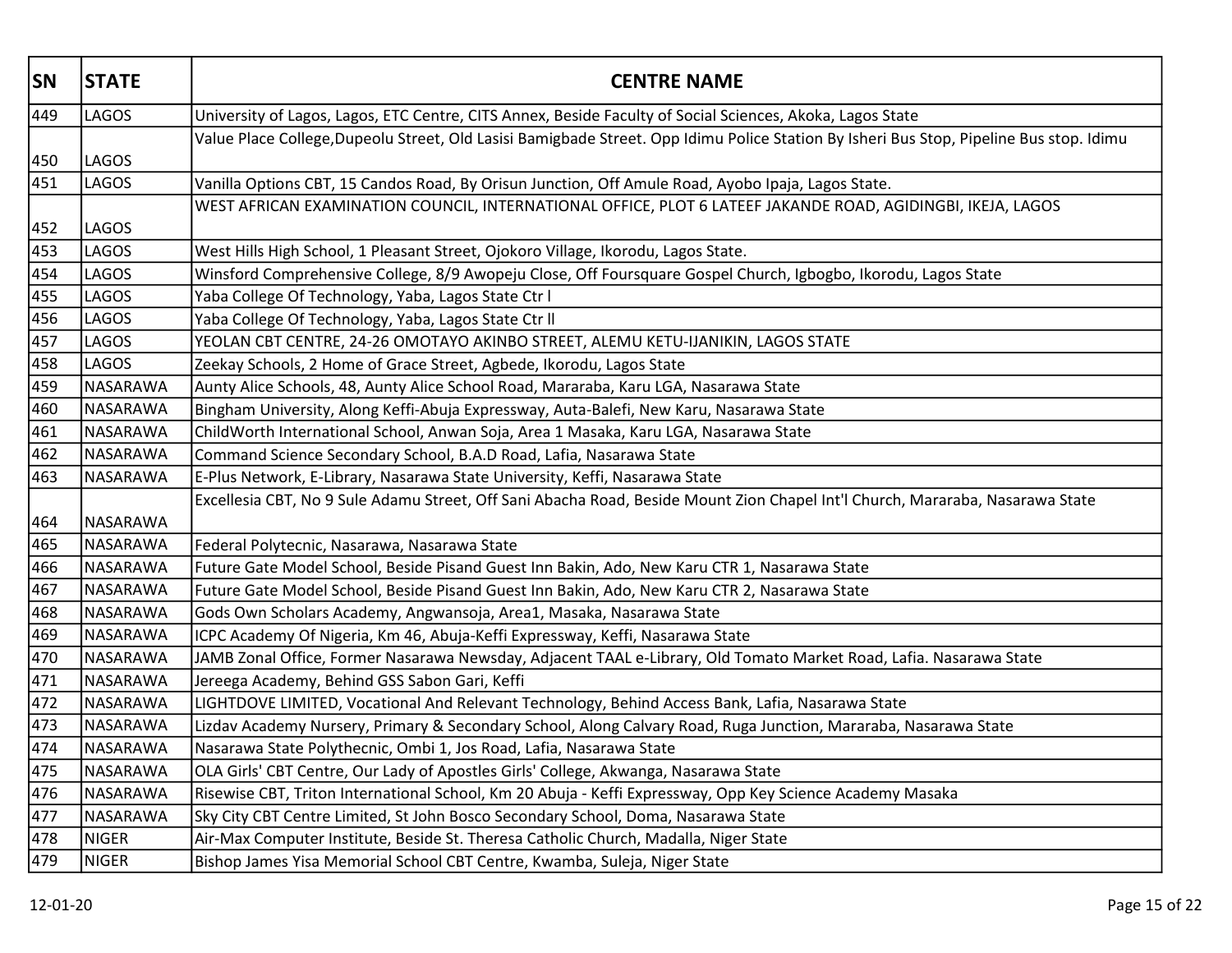| <b>SN</b> | <b>STATE</b> | <b>CENTRE NAME</b>                                                                                                                    |
|-----------|--------------|---------------------------------------------------------------------------------------------------------------------------------------|
|           |              | Brilliant Impact International Academy CBT Centre, Plot 1, 2 &3 Brilliant Impact Street, Angwan-Boro Gauraka, Tafa L.G.A. Niger State |
| 480       | NIGER        |                                                                                                                                       |
| 481       | NIGER        | Federal Polytechnic, ICT Hall, Doko Road, Bida, Niger State                                                                           |
| 482       | NIGER        | Federal Univeristy of Tech, E -exam Centre 3, Main Campus, Gidan Kwano, Minna, Niger State                                            |
| 483       | NIGER        | Federal University of Technology, E-Exam Centre 2, Main Campus, Gidan Kwano, Minna, Niger State                                       |
| 484       | <b>NIGER</b> | Federal Univerwsity of Tech, Electronic Test Centre, Gidan Kwano Campus, Minna, Niger State                                           |
| 485       | <b>NIGER</b> | FH Investment Limited CBT Centre, Uphill rest house estate, kobwa, Kuta, Niger State                                                  |
| 486       | <b>NIGER</b> | JAMB Zonal Office, CBT Centre, 3 Arms Zone, Maitumbi, JAMB Office, Minna, Niger State                                                 |
| 487       | NIGER        | JAMB/NCC CBT Centre, 3 Arms Zone, Maitumbi, Beside JAMB Office, Minna, Niger State                                                    |
| 488       | NIGER        | Niger State College of Agriculture CBT Centre, Beside Railway Station, Mokwa, Niger State                                             |
| 489       | NIGER        | Niger state College of Education, CBT Centre, Minna, Niger State                                                                      |
| 490       | NIGER        | Niger State Polytechnic, Zungeru-Bida Road, Zungeru, Niger State                                                                      |
|           |              | SANI BELLO COLLEGE ICT CENTRE KM2 SOKOTO-YAURI ROAD, USUBU                                                                            |
| 491       | NIGER        | KONTAGORA, NIGER STATE.                                                                                                               |
| 492       | NIGER        | Spectrum Computer Centre, Beside Pinnacle Petrol Station, Opposite Polosa Junction, Rafin Sanyi, Suleja                               |
| 493       | OGUN         | 500 Seater Computer Laboratory, Federal University of Agriculture, Abeokuta                                                           |
| 494       | <b>OGUN</b>  | Advanced Breed CBT Centre, Block 13, Oba Erinwole II Road, GRA, Sagamu                                                                |
| 495       | OGUN         | Arifem Integrated Services Ltd, 20, Osiloku Street, Off Abiola Way, Oke Lantoro, Abeokuta, Ogun State                                 |
| 496       | OGUN         | ASTUTE COLLEGE (HON TAI OLABULO CBT CENTRE), ASTUTE COLLEGE ROAD, OFF COKER IBOGUN AKINSIDE RD, IFO                                   |
| 497       | OGUN         | Babcock University, CIT Computer Laboratory, Ilisan-Remo, Ogun State                                                                  |
| 498       | logun        | Baltidon CBT Test Centre I, Plot 5, Olabisi Onabanjo Road, Idi-Aba, Abeokuta                                                          |
| 499       | OGUN         | Batmod Hub, Behind Mobiduff Filling Station, Idi-Aparun B/Stop, Ijoko Lemode, Ogun State                                              |
| 500       | OGUN         | Bluefied Academy, 2, Bola Oshikoya Street, Alagbole by Akute Road, Lagos State CTR 1                                                  |
| 501       | OGUN         | Bluefied Academy, 2, Bola Oshikoya Street, Alagbole by Akute Road, Lagos State CTR 2                                                  |
| 502       | logun        | Christopher University, Km 46, Lagos/Ibadan Express Way, Mowe, Ogun State                                                             |
| 503       | OGUN         | Covenant University, KM 10, Idiroko Road, Ota, Ogun State                                                                             |
| 504       | OGUN         | Daropeg College, Opposite Calvary Church, Abule Ijoko Road, Ijoko, Ogun State.                                                        |
| 505       | OGUN         | DS Adegbenro ICT Polytechnic, Lagos - Abeokuta Expressway, Itori-Ewekoro, Ogun State                                                  |
| 506       | <b>OGUN</b>  | Early Heights College, 11-16, Baba Dada Close, Off Ojodu Akute Road, Alagbole, Ogun State                                             |
| 507       | OGUN         | Federal College of Education, E-Library, Osiele, Abeokuta, Ogun State                                                                 |
| 508       | OGUN         | Federal Polytechnic Ilaro, Km 1, Oja-Odan Way, Ilaro, Ogun State                                                                      |
| 509       | OGUN         | Gateway ICT Ltd, Southwest Resource Centre, Oke-Mosan, Abeokuta South LGA, Ogun State                                                 |
| 510       | OGUN         | GATEWAY ICT POLYTECHNIC, CBT CENTRE, SAAPADE, OGUN STATE                                                                              |
| 511       | OGUN         | Gateway Industrial & Petro-Gas Institute, Oni, Ogun Waterside LGA, Ogun State                                                         |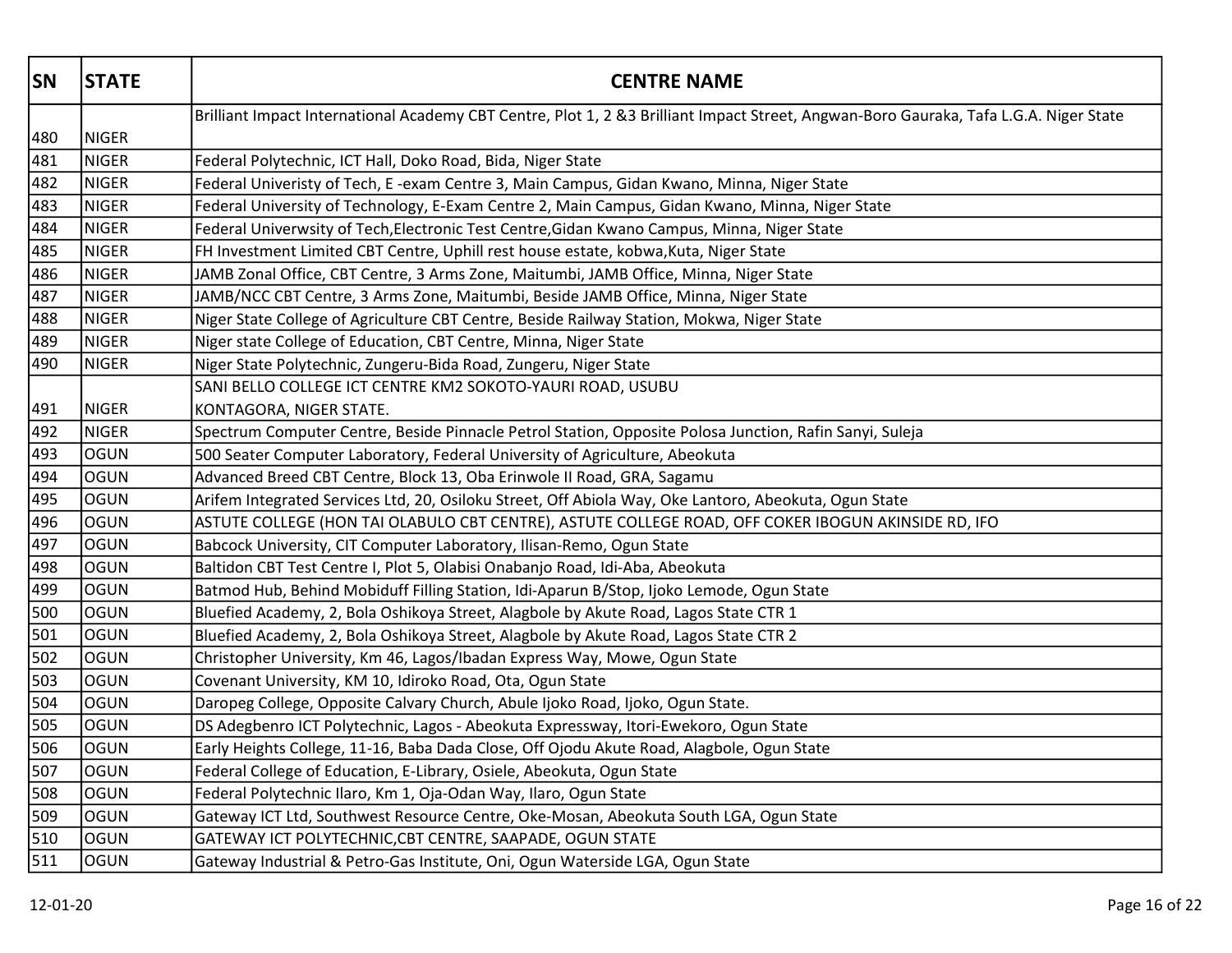| <b>SN</b>        | <b>STATE</b> | <b>CENTRE NAME</b>                                                                                                                   |
|------------------|--------------|--------------------------------------------------------------------------------------------------------------------------------------|
| 512              | <b>OGUN</b>  | Gateway Polytechnic, (Now Ogun State Institute of Technology)Oba Adesola Market Road, Igbesa, Ado-Odo/Ota, Ogun State                |
|                  |              | Huntsville Technology Ltd, Christower Intl School, 14/16, Agboola Street, Off Lagos-Ibadan Expressway (Oremeji Bus Stop) Ibafo, Ogun |
| 513              | <b>OGUN</b>  | State                                                                                                                                |
| 514              | OGUN         | International College, Ibefun, Km 12, Lagos/Ijebu Ode Road, Ogun State. CTR 1                                                        |
| 515              | logun        | International College, Ibefun, Km 12, Lagos/Ijebu Ode Road, Ogun State. CTR 2                                                        |
| 516              | OGUN         | JAMB STATE OFFICE, ABEOKUTA (Registration Only)                                                                                      |
| 517              | OGUN         | Koncept Computer Enterprises Centre I, 10 Chris Ogunbanjo Way, Opposite Coca-Cola Depot, Ijari, Ijebu-Ode, Ogun State                |
| 518              | OGUN         | Koncept Computer Enterprises Centre II, 10 Chris Ogunbanjo Way, Opposite Coca-Cola Depot, Ijari, Ijebu-Ode                           |
| 519              | OGUN         | Life Baker College, 2/10, Wasiu Abiodun Close, Opp. Suru Bus Stop, Along Ijoko-Agbado Road, Ijoko, Ogun State                        |
| 520              | <b>OGUN</b>  | Moshood Abiola Polytechnic, Ojere, Abeokuta                                                                                          |
| 521              | <b>OGUN</b>  | Mountain Top University, Cbt Centre, Klm 12, Lagos-Ibadan Expressway, Prayer City, Ibafo, Ogun State                                 |
| $\overline{522}$ | logun        | Mueenat International Academy, 1, Dabira Avenue Obada Oko, Abeokuta, Ogun State                                                      |
| 523              | OGUN         | Needs Assessment Computer Lab (250-seater Computer Lab), Federal University of Agriculture, Abeokuta                                 |
| 524              | OGUN         | Peak International School, 53/55 Obafemi Awolowo Avenue, Ikenne-Remo, Ogun State                                                     |
| 525              | OGUN         | Pinnacle Royal College, Ilupeju - Idiya Rounder, Abeokuta, Ogun State                                                                |
| 526              | OGUN         | Redeemers University Mini Campus, School of Remedial Studies CBT Centre, KM 46 Lagos/Ibadan Expreesway,                              |
| 527              | <b>OGUN</b>  | Solid Rock Girls Academy, Ibadan Expressway, Opposite FGGC Sagamu, Ogun State                                                        |
| 528              | OGUN         | Tai Solarin University of Education, Ososa Campus, Ososa, Ogun State                                                                 |
| 529              | <b>OGUN</b>  | Tai-Solarin University of Education, Ijagun Campus, Ijagun, Ogun State                                                               |
| 530              | OGUN         | The Ultimate College, Ota, Plot 8/10, Oyewunmi Street, Off Olayanju, Doctor Bus-Stop, Itele Road, Ota, Ogun State                    |
| 531              | ONDO         | Adekunle Ajasin University, ICT Centre 1, Akungba-Akoko, Ondo State                                                                  |
| 532              | ONDO         | Amable Nig.Itd CBT Centre 21 Oke-Ogun Road, Beside Onireke Hotel, Along Govt Technical College, Oke Ogun, Owo, Ondo State            |
| 533              | ONDO         | AMC ICT CENTRE, AKINYOSOYE MODEL COLLEGE, FAGBOLA ESTATE, ILE-OLUJI, ONDO STATE                                                      |
| 534              | ONDO         | DERIMOBO ICT PLACE, DERIMOBO MODEL COLLEGE, AMAPERE ROAD, AGADAGBA, ODO LGA, ONDO STATE                                              |
| 535              | ONDO         | ETC Centre, Obakekere, Federal University of Technology, Akure, Ondo State.                                                          |
| 536              | ONDO         | Federal University of Technology, Digital Research Centre 1, Obanla, Akure, Ondo state                                               |
| 537              | <b>ONDO</b>  | Federal University of Technology, Digital Research Centre 2, Obanla, Akure, Ondo state                                               |
|                  |              | HOLLARAM EDUCATIONAL SERVICES, ONDO STATE LIBRARY BOARD COMPLEX, BESIDE ST. PETER UNITY SECONDARY SCHOOL, OYEMEKUN                   |
| 538              | ONDO         | ROAD, AKURE, ONDO STATE                                                                                                              |
| 539              | ONDO         | Idris Premier College, Computer Centre, 1 Laibuga Street, Off Awule Road, Akure, Ondo State                                          |
| 540              | ONDO         | JAMB Zonal Office, AKURE, ONDO STATE (REGISTRATION ONLY)                                                                             |
| 541              | ONDO         | KING EMMANUEL COLLEGE ICT CENTRE, 34-40 KING EMMANUEL STREET, SHOWBOY RD, ORE, ONDO STATE                                            |
| 542              | ONDO         | Opeoluwa ICT Centre, Tipper Junction, Along Local Govt. Secretariat Rd, Alapata Qtrs, Ikare-Akoko, Ondo State                        |
| 12-01-20         |              | Page 17 of 22                                                                                                                        |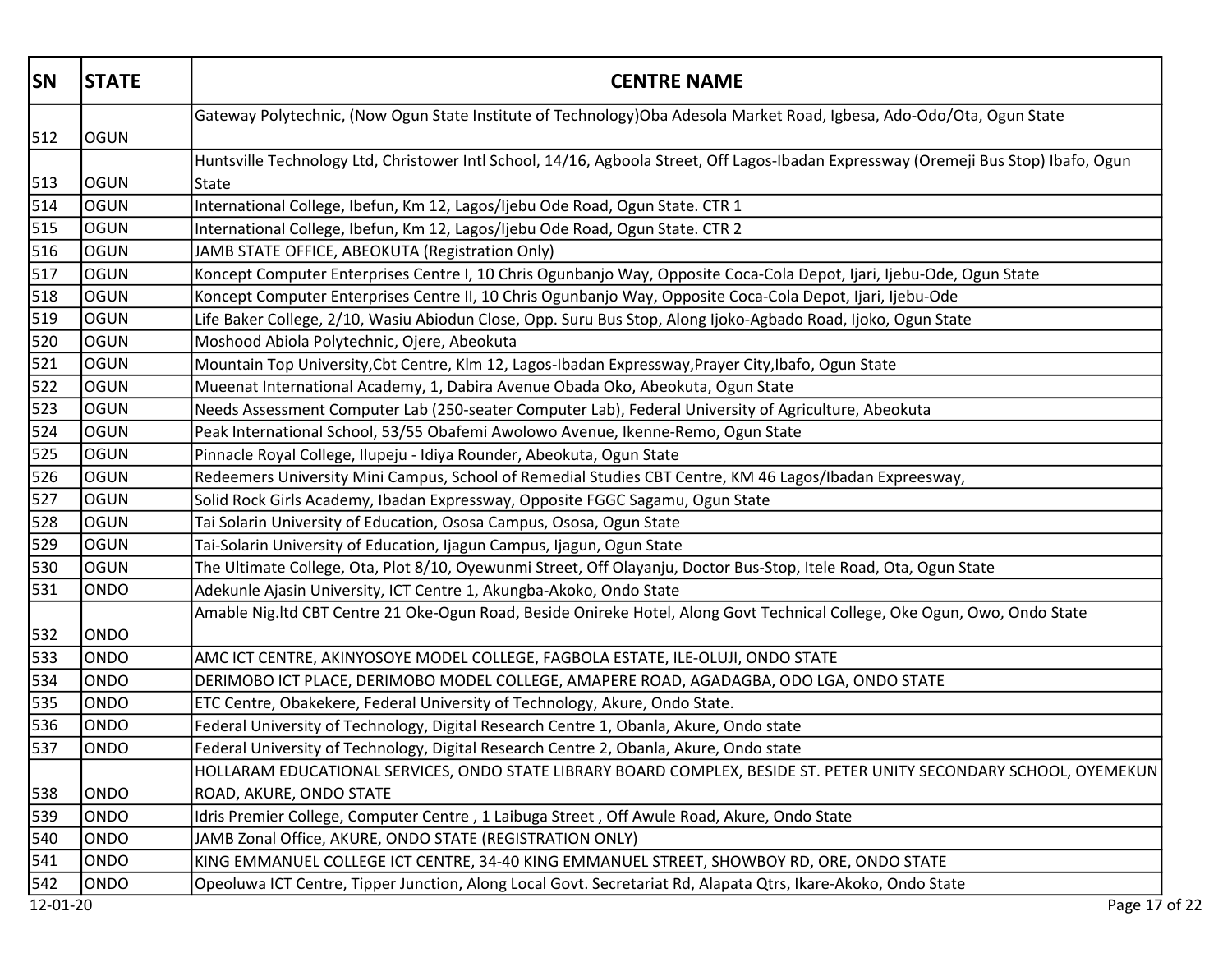| <b>SN</b> | <b>STATE</b> | <b>CENTRE NAME</b>                                                                                                                |
|-----------|--------------|-----------------------------------------------------------------------------------------------------------------------------------|
| 543       | <b>ONDO</b>  | Public Service Training Institutes CBT Centre Akure-Ilesa Expressway, Ilara-Mokin, Ondo State                                     |
| 544       | <b>ONDO</b>  | Rufus Giwa Polytechnic ICT Directorate, KM 4, Akure-Benin Express Way, Owo, Ondo State.                                           |
|           |              | Adeleke University CBT Centre, Adeleke University Main Campus along Ogberin-logun Road, opposite Federal Polytechnic South Campus |
| 545       | <b>OSUN</b>  | Ede, Osun State                                                                                                                   |
| 546       | <b>OSUN</b>  | Bowen University Computer Science and Information Technology Lab, Iwo, Osun State                                                 |
| 547       | <b>OSUN</b>  | CBT Centre, Osun State College of Education, Along Ibodi-Ife Road, Ilesa, Osun State                                              |
| 548       | <b>OSUN</b>  | Christ The King Academy School Ltd., (CKC) BML1 Ayeni Crescent Omi-Asoro, Ilesa                                                   |
| 549       | <b>OSUN</b>  | College of Education, Foreign Links Campus, Moro Ife North, Osun State.                                                           |
| 550       | <b>OSUN</b>  | Elerinmosa Resource Hub Ltd., Oke awesin area, Erin-Osun, Osun State.                                                             |
| 551       | <b>OSUN</b>  | Federal Polytechnic, South Campus CBT Centre, Ede, Osun State.                                                                    |
| 552       | <b>OSUN</b>  | FVL Millennium Concepts, Millennium Centre, oduduwa College Road, Off Fajuyi Road, Sabo, Ile-Ife, Osun State.                     |
| 553       | <b>OSUN</b>  | ICT Hall A, Osun State College of Education along Ibodi-Ife Road, Ilesa.                                                          |
| 554       | <b>OSUN</b>  | ICT Hall B, Osun State College of Education along Ibodi-Ife Road, Ilesa.                                                          |
| 555       | <b>OSUN</b>  | ICT/CBT HALL 1, CENTRE FOR DISTANCE LEARNING OBAFEMI AWOLOWO UNIVERSITY, MORO CAMPUS                                              |
| 556       | <b>OSUN</b>  | JAMB Professional Test Centre (PTC), Block Y (Commercial)OSPDC, Service Area, Ilobu Road, Osogbo.                                 |
| 557       | <b>OSUN</b>  | JAMB STATE OFFICE, OSOGBO (REGISTRATION ONLY)                                                                                     |
| 558       | <b>OSUN</b>  | Joseph Ayo Babalola University, Ikeji-Arakeji, Osun State                                                                         |
| 559       | <b>OSUN</b>  | Kemade Highflyers Academy, CAC Aduralere Street, Behind Rotkay Filling Station, Ondo Road, Ile-Ife, Osun State.                   |
| 560       | OSUN         | Kunike International School, Oke-Ijetu, Off Ilesa Garage, Osogbo, Osun State.                                                     |
| 561       | <b>OSUN</b>  | Obafemi Awolowo University, Cloud Computing Auditorium Ile-Ife, Osun State.                                                       |
| 562       | <b>OSUN</b>  | Obafemi Awolowo University, ICT Hall A, Ile-Ife, Osun State.                                                                      |
| 563       | <b>OSUN</b>  | Obafemi Awolowo University, ICT Hall B, Ile-Ife, Osun State.                                                                      |
| 564       | <b>OSUN</b>  | Oduduwa University, Ife- Ibadan Expressway Roundabout, Ipetumodu, Ile-Ife, Osun State                                             |
| 565       | <b>OSUN</b>  | Osun State College of Education, E-Library, Ila-Orangun, Osun State                                                               |
| 566       | <b>OSUN</b>  | Osun State College of Technology, e-Library, Esa -Oke, Osun State                                                                 |
| 567       | <b>OSUN</b>  | Osun State University, Iwo Road, Ikire, Osun State                                                                                |
| 568       | <b>OSUN</b>  | Redeemers University, ICT Centre, Ede, Osun State                                                                                 |
|           |              | THE WINGS SCHOOLS CBT CENTRE. PLOT 8-18, THE WINGS SCHOOLS CRESCENT, IWO-OSOGBO EXPRESS WAY, IWO, OSUN STATE, NIGERIA             |
| 569       | <b>OSUN</b>  |                                                                                                                                   |
| 570       | <b>OSUN</b>  | Top Concepts Infotech Services, Top Concepts ICT Complex, Oke-Otubu Area, Famia Road, Modakeke                                    |
| 571       | loyo         | Abdul Ocean Wealth CBT Center, No 6 Tioya off Olorunshogo Akanran road, Ibadan Oyo state.                                         |
| 572       | loyo         | Abimbola Excel Schools, Oke-Elesin Bus Stop, Along Akaran Road, Ibadan                                                            |
| 573       | <b>OYO</b>   | Atanda Group of Schools ICT Resource Centre, behind Teachers House, Oluyole Estate, Ibadan                                        |
| 574       | loyo         | Atiba University Oyo, Km 5, Oyo-Iseyin road, P.M.B 1077 OYO Township, Oyo state.                                                  |
| 575       | <b>OYO</b>   | CBT Centre 2 Emmanuel Alayande College, PMB 1010, Oyo                                                                             |
| 12-01-20  |              | Page 18 of 22                                                                                                                     |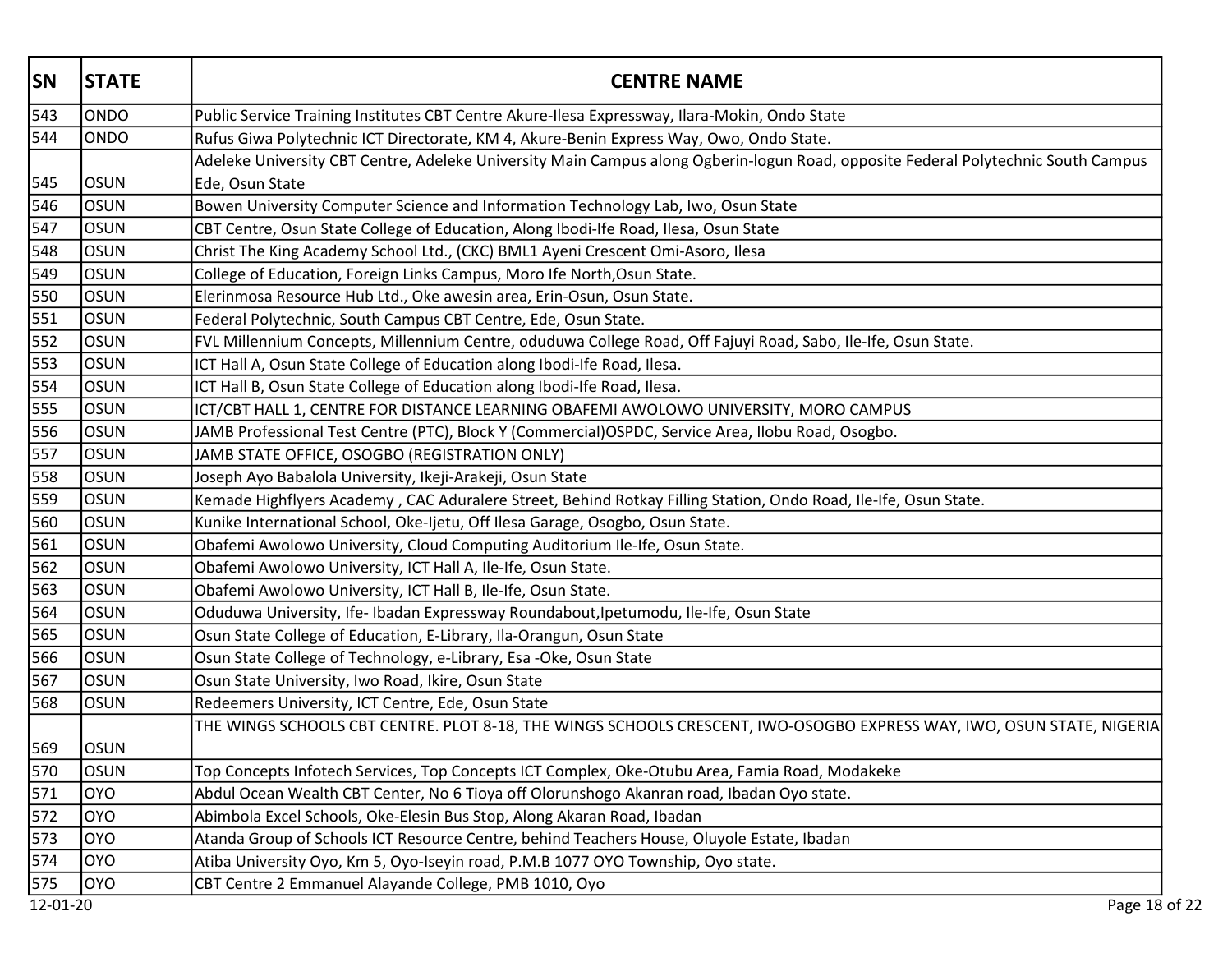| <b>SN</b> | <b>STATE</b> | <b>CENTRE NAME</b>                                                                                                              |
|-----------|--------------|---------------------------------------------------------------------------------------------------------------------------------|
| 576       | loyo         | CBT Centre 3 Emmanuel Alayande College, PMB 1010, Oyo                                                                           |
| 577       | <b>OYO</b>   | Command Secondary School ICT Centre, Apata, Ibadan, Oyo State                                                                   |
| 578       | loyo         | Damdav CBT Centre I, Opposite Kajola Local Government Quarters, Okeho                                                           |
| 579       | loyo         | Damdav CBT Centre II, Opposite Kajola Local Government Quarters, Okeho                                                          |
| 580       | loyo         | Educational Advancement Centre, 45 Awolowo Avenue, Bodija, Ibadan, Oyo State                                                    |
| 581       | loyo         | Egotron CBT Centre, Grace Building, Adjacent MR BIGGS, Jagun Bus Stop, Old Ife Road, Ibadan                                     |
| 582       | loyo         | Emmakulate Systems Solutions, 138 Liberty Road, Oke- ado SPAACO HOUSE, Ibadan, O yo State                                       |
| 583       | loyo         | Emmanuel Alayande College of Education Centre 2, Erelu, Oyo, Oyo state                                                          |
| 584       | <b>OYO</b>   | Esther Oshikoya CBT Centre, Sango Eleyele Road, Arometa Meta bus stop, opposite NMPC filing station, Arometa Ibadan, Oyo State  |
| 585       | loyo         | Federal College of Education (Special), Electromedia Complex centre 2, Oyo, Oyo State                                           |
| 586       | loyo         | Federal College of Education (Special), e-Library, Oyo, Oyo State                                                               |
| 587       | loyo         | i-Flier International School Centre 2, Ogungbade Road, Opposite Don Bosco youth center, Ogungbade, Egbeda, LGA Ibadan oyo state |
| 588       | loyo         | I-Flier International School, Ogungbade Road, Opposite Don Bosco Youth Centre, Ogungbade, Egbeda LGA, Ibadan                    |
| 589       | loyo         | JAMB ZONAL OFFICE, IBADAN, Oyo State                                                                                            |
| 590       | loyo         | Jonik Interlink Concept, No 258, Obafemi Awolowo Way, Molete, Ibadan                                                            |
| 591       | loyo         | Ladoke Akintola University of Technology, CAD CBT Centre 2, Ogbomoso, Oyo State                                                 |
| 592       | loyo         | Ladoke Akintola University of Technology, NEW ICT CENTRE 1, Ogbomoso, Oyo State                                                 |
| 593       | loyo         | Ladoke Akintola University of Technology, ODL Building, Center 3, P.M.B 4000 Ogbomoso, Oyo state                                |
| 594       | loyo         | Local Government CBT Centre, Reservoir Area, Beside Baptist Primary School, Ago-Amodu, Oyo State                                |
| 595       | loyo         | NCC/JAMB CBT Centre, Behind Jossy Adeolu Filing Station, Igbeti Road, Igboho, Oyo State                                         |
| 596       | loyo         | Novelty Academy CBT, Novelty Intl Academy and Polytechnic Campus, Km 3 Kishi-Ilorin Rd, Kishi                                   |
| 597       | loyo         | Oyo State College of Agriculture and Technology, Igbo-Ora, Oyo State                                                            |
| 598       | loyo         | Providence CBT Centre140/142 Elewure junction, off Joyce B road, Obafemi Awolowo Road, Ibadan, Oyo state                        |
| 599       | loyo         | SAF Polytechnic, Iseyin, oyo state                                                                                              |
| 600       | loyo         | Sejdom Global Ventures Limited, Beside Adelayo Academy, Alaagba, Iyana church, Ibadan, oyo state.                               |
| 601       | loyo         | Signal World CBT Centre, 1, RASCO Building, Adegoke Bustop, Orita Challenge, Ibadan                                             |
| 602       | loyo         | Sunshine International High School CBT Centre. Oke -Bola NTC Road, Ibadan.                                                      |
| 603       | loyo         | The Oke-Ogun Polytechnic, Saki, Oyo State                                                                                       |
| 604       | loyo         | The Polytechnic, ICT Centre 2, Ibadan, Oyo State.                                                                               |
| 605       | loyo         | The Polytechnic, ICT Centre, Ibadan, Oyo State                                                                                  |
| 606       | loyo         | University of Ibadan, Distance Learning CBT Centre, 1500 Seater, Off Ajibode, Sasa Road, Ibadan, Oyo State                      |
| 607       | loyo         | University of Ibadan, Distance Learning CBT Centre, 1500 Seater, Off Ajibode, Sasa Road, Ibadan, Oyo State, Centre 2            |
| 608       | OYO          | University of Ibadan, Distance Learning CBT Centre, 1500 Seater, Off Ajibode, Sasa Road, Ibadan, Oyo State, Centre 3            |
| 12-01-20  |              | Page 19 of 22                                                                                                                   |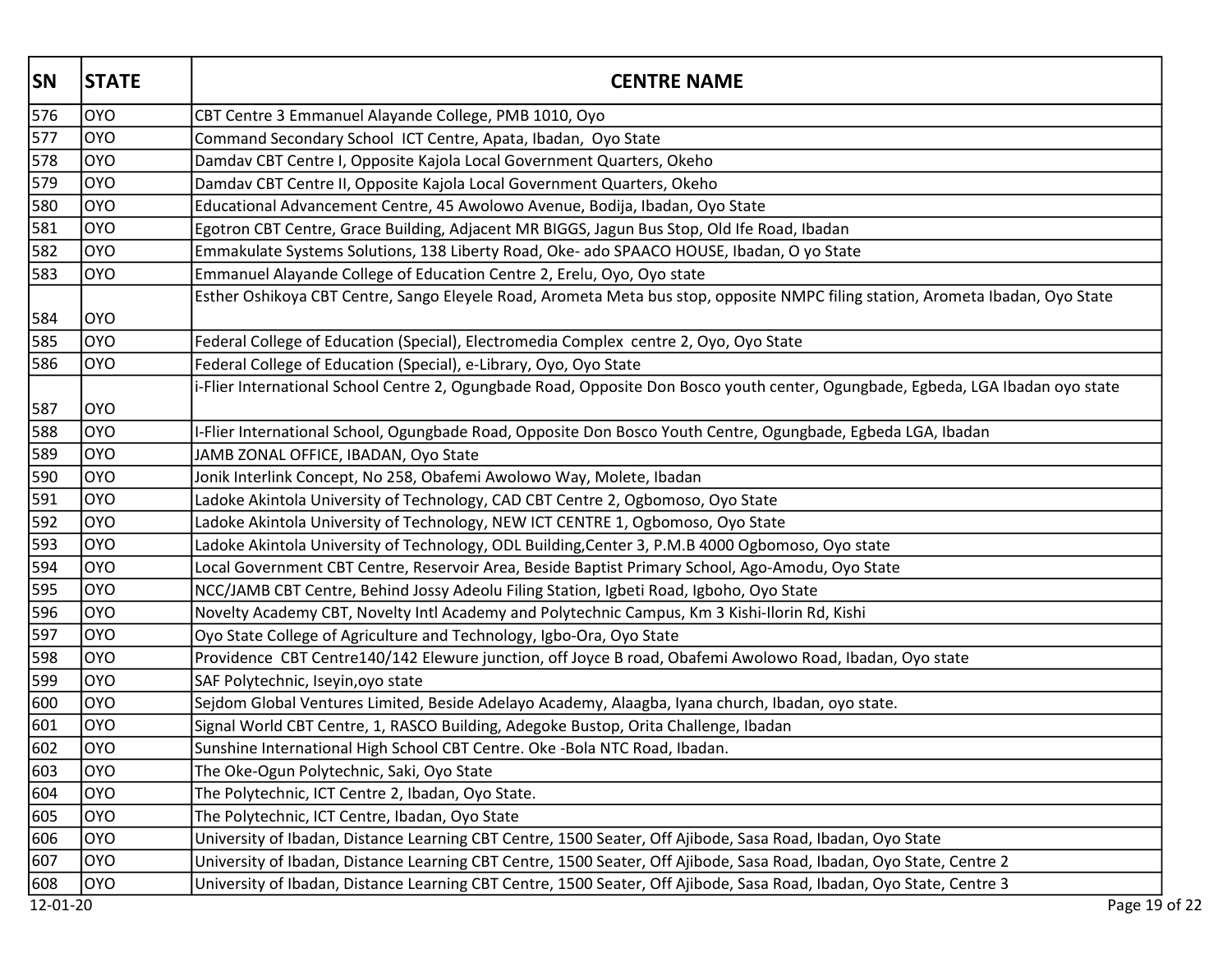| <b>SN</b> | <b>STATE</b>  | <b>CENTRE NAME</b>                                                                                                                        |
|-----------|---------------|-------------------------------------------------------------------------------------------------------------------------------------------|
| 609       | loyo          | University of Ibadan, ETC Centre, Ibadan, Oyo State                                                                                       |
| 610       | loyo          | Valiants Havilah Schools, Government technical college road, Ejioku, Iwo road, Oyo state.                                                 |
| 611       | loyo          | West Consult CBT Centre, Opposite First Bank, The Polytechnic Ibadan Gate, Ibadan. Oyo state.                                             |
| 612       | loyo          | West-Midland CBT Limited, Adebayo Akande Hall, University of Ibadan Extention, Ajibode, Ibadan, Oyo State                                 |
| 613       | <b>OYO</b>    | Yinbol College, ICT Resource center, Near UI 2nd Gate, Orogun, Ibadan, Oyo state.                                                         |
| 614       | PLATEAU       | ABSHA DIGITAL ACCESS, JOS                                                                                                                 |
| 615       | PLATEAU       | Al-Iman School, No. 3, Dogon Dutse, Jos, Plateau State.                                                                                   |
| 616       | PLATEAU       | Biodira Multi Biz Concept, 54, Murtala Muhammed Way, Jos, Plateau State.                                                                  |
| 617       | PLATEAU       | BRIDGET WILLIAMS ICT CENTER/E-LIBRARY, (GOSA) BY GIRLS HIGH SCHOOL, GIDIRIN                                                               |
|           |               | ECWA International College of Technology, 7, Joseph                                                                                       |
| 618       | PLATEAU       | Gomwalk Road, Opp. DSTV Office, Jos, Plateau State.                                                                                       |
| 619       | PLATEAU       | Fadatkan Enterprise, All Nations Academy, Bokkos, Plateau State                                                                           |
| 620       | PLATEAU       | Federal College of Education, Jos-Panshin Road, Pankshin, Plateau State.                                                                  |
|           |               | Federal College of Forestry, Bauchi Road, Opposite Bauchi                                                                                 |
| 621       | PLATEAU       | Motor Park, Jos, Plateau State                                                                                                            |
| 622       | PLATEAU       | GOVERNMENT SCIENCE AND TECHNICAL COLLEGE, BUKURU                                                                                          |
| 623       | PLATEAU       | Government Secondary School, Pagna, Langtang North, Plateau state                                                                         |
|           |               | JAMB State Office, 56 Murtala Mohamed Way, Jos, Plateau                                                                                   |
| 624       | PLATEAU       | <b>State</b>                                                                                                                              |
| 625       | PLATEAU       | NAKAM MEMORIAL SECONDARY SCHOOL, PANYAM                                                                                                   |
| 626       | PLATEAU       | Nigerian Institute of Mining and Geosciences (NIMG), No 1, Metropolitan Avenue, Tudun-Wada, Jos, Plateau State                            |
| 627       | PLATEAU       | Our Lady of Fatima, Off Turkus Road, Along Prisons Office, Shendam, Plateau State                                                         |
| 628       | PLATEAU       | Plateau State Polytechnic, Heipang, Barkin Ladi, Plateau State                                                                            |
|           |               | Rajib Computer Academy, behind Hamaz Communication,                                                                                       |
| 629       | PLATEAU       | 22, Ahmadu Bello way, Jos, Plateau State.                                                                                                 |
| 630       | PLATEAU       | Saint Lois College, Joseph Gomwalk Road, Jos, Plateau State                                                                               |
| 631       | PLATEAU       | Sani Mikaila Comprehensive College, Plot 34 Rikkos New Layout, Jos                                                                        |
| 632       | PLATEAU       | SHANG TONG ICT CENTER, PLOT 3 DR. MAZADU BAKO AVENUE MANGU                                                                                |
| 633       | PLATEAU       | Skynet Information Technology Institute, Jos No. 15/16 Near Zololo Junction Bauchi Road, Jos North. Plateau State                         |
| 634       | PLATEAU       | St Augustine's Academy, P.O. Box 32 Langtang                                                                                              |
| 635       | PLATEAU       | University of Jos Consultancy Limited, Murtala Mohammed way, Jos North, Plateau State                                                     |
|           |               | ACE International Training Centre, centre 2, Plot 1 Location Road, Km 17, PH/Aba Expressway by Tap Bus stop, Iriebe, Portharcourt, Rivers |
| 636       | <b>RIVERS</b> | <b>State</b>                                                                                                                              |
|           |               | A-Pagen Consolidated Services Limited, CBT Center 1, No 18, Nathan Amadi Avenue, Near Humanity Hotel, White House Bus Stop,               |
| 637       | <b>RIVERS</b> | Rukpokwu, Port Harcourt.                                                                                                                  |
| 12-01-20  |               | Page 20 of 22                                                                                                                             |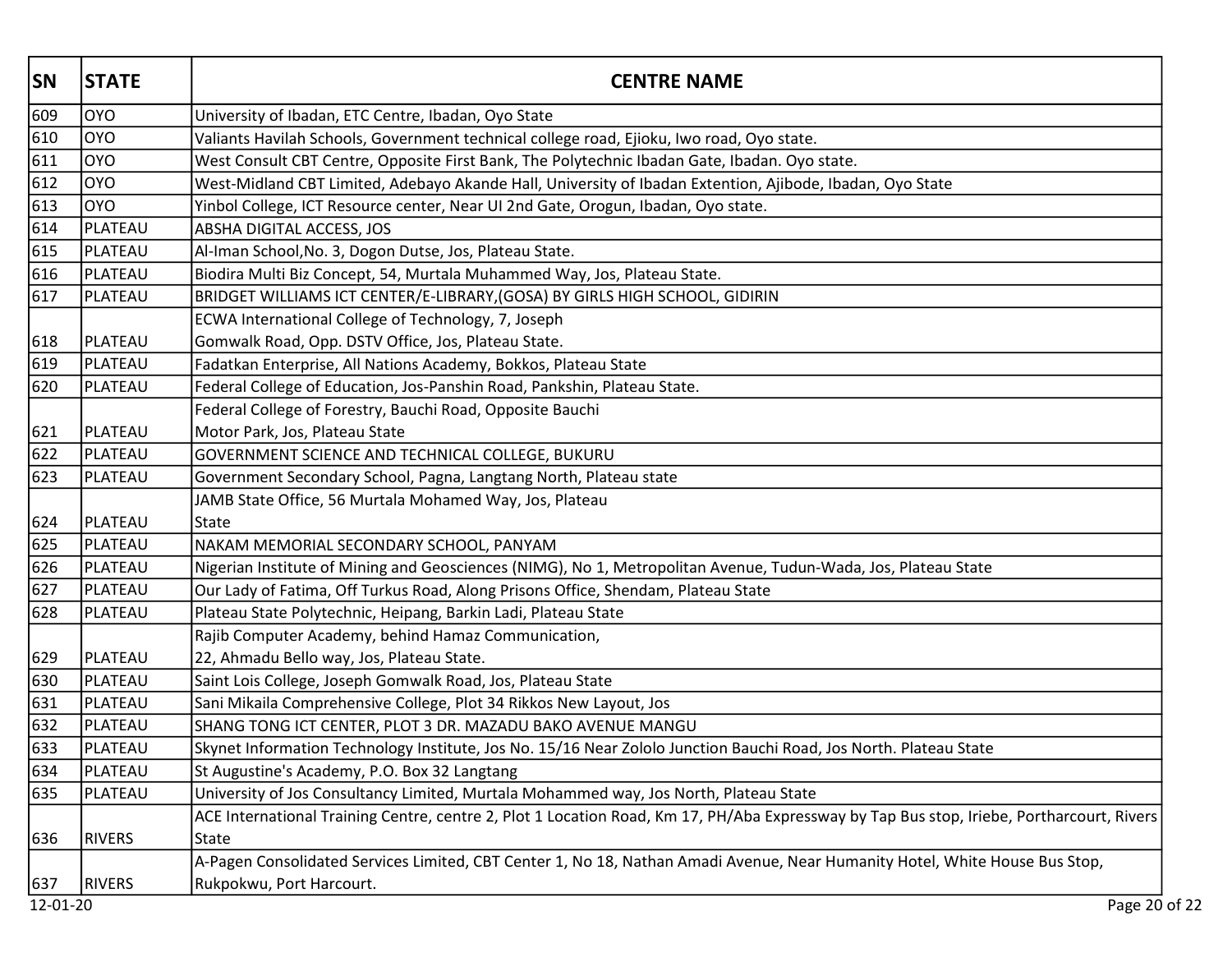| <b>SN</b> | <b>STATE</b>  | <b>CENTRE NAME</b>                                                                                                                        |
|-----------|---------------|-------------------------------------------------------------------------------------------------------------------------------------------|
|           |               | A-Pagen Consolidated Services Limited, CBT Center 2, No 18, Nathan Amadi Avenue, Near Humanity Hotel, White House Bus Stop,               |
| 638       | <b>RIVERS</b> | Rukpokwu, Port Harcourt.                                                                                                                  |
| 639       | <b>RIVERS</b> | Ashgrove Academy, University of Port Harcourt (Abuja Campus) Choba                                                                        |
|           |               | Ave Maria International Academy, Center 1, East/West Road, opp Deeperlife Bible Church Headquarters, Rumuodara, Port Harcourt             |
| 640       | Rivers        |                                                                                                                                           |
|           |               | Ave Maria International Academy, Center 2, East/West Road, opp Deeperlife Bible Church Headquarters, Rumuodara, Port Harcourt             |
| 641       | <b>Rivers</b> |                                                                                                                                           |
| 642       | <b>RIVERS</b> | Bonny Kingdom JAMB Centre, Federal Polytechnic of Oil and Gas, Abalamabie road, Bonny, Rivers State                                       |
| 643       | <b>Rivers</b> | Diamond Pick-Up LTD CBT Center, 89 Stadium Road, Elekahia, Port Harcourt                                                                  |
| 644       | <b>RIVERS</b> | E - District, Plot 78, Beside De Umahs Hotel, Igbo Etche, Rivers State                                                                    |
| 645       | <b>RIVERS</b> | Ebenezer International School, No. 1, Mini-Chinda Street, Elimgbu Slaughter Elimgbu, Port Harcourt, Rivers State                          |
| 646       | <b>RIVERS</b> | Evinok Connection Nig. Ltd, 128C Old Refinery Road, Elelenwo, Rivers State                                                                |
| 647       | <b>RIVERS</b> | Fastfive Computers Nig Ltd, No 11/14, Palace Road, Oyigbo, Rivers State                                                                   |
| 648       | <b>RIVERS</b> | JAMB Office, 10 Aba Road, Opp Abali Park, Port Harcourt                                                                                   |
| 649       | <b>RIVERS</b> | Kings Word College, Shalom Estate, Umuebule 1, Etche, Rivers State                                                                        |
| 650       | Rivers        | Ledos-InnocentB ICT Center, Birabi Memorial Grammar School, Bori, Rivers State                                                            |
| 651       | Rivers        | Moncordel International School, Green City, off Odani/Akpajo Road Junction, Elelenwo, Port Harcourt                                       |
| 652       | <b>RIVERS</b> | Paragon City Light College (6 Paradise Street, NDDC Road. Off C.O.E, Iwofe Road, Opp. ONAVA Filling Station, Port Harcourt), Rivers State |
| 653       | <b>Rivers</b> | Provil Schools CBT Center, NTA Road, opp AIT, Ozuoba, Port Harcourt                                                                       |
| 654       | <b>RIVERS</b> | Ranjennys Schools, Obo-Wanke Road, By Divisional Police Station, Eleme, Rivers State                                                      |
| 655       | Rivers        | State School III Elele Town, Along Owerri Road, beside Our Lady of Lourdes, Catholic Church, Ikwerre L.G.A                                |
| 656       | <b>RIVERS</b> | Tessy international Schools, Chukwu-Agholu Avenue, Rumuagholu Road, off Rumuokoro roundabout, Port Harcourt, Rivers state                 |
| 657       | Rivers        | The Influential School, Mgbaraja Egbelu, Pipeline Road by Cornerstone Junction off NTA Road, Ozuoba, Port Harcourt                        |
| 658       | <b>RIVERS</b> | University of Port Harcourt, School of Basic Studies, Abuja Campus, Choba, Rivers State                                                   |
| 659       | SOKOTO        | Baytumaun CBT Centre, Blue Crescent Schools, Mabera Area Sokoto, Sokoto State                                                             |
| 660       | SOKOTO        | JAMB STATE OFFICE SOKOTO (REGISTRATION ONLY)Block 6, Third Floor, Shehu Kangiwa Secretariat, Sokoto.                                      |
| 661       | SOKOTO        | Shehu Shagari College Of Education, Along Birnin Kebbi Road, Farfaru Area, Sokoto                                                         |
|           |               | Sokoto Education Development Trust Fund (SEDFT), Senator Aliyu Magatakarda Wamakko CBT CENTRE, No. 9, Off Sama Road, Sokoto               |
| 662       | SOKOTO        |                                                                                                                                           |
| 663       | SOKOTO        | Sokoto State University, CBT Centre, Along Birnin Kebbi Road, Madorawa Sokoto, Sokoto State                                               |
| 664       | SOKOTO        | Umaru Ali Shinkafi Polytechnic Sokoto, ICT Centre, Off Airport Road, Farfaru Area, Sokoto State.                                          |
| 665       | SOKOTO        | Usmanu Danfodiyo University ICT Centre, Dundaye, Main Campus, Sokoto                                                                      |
| 666       | SOKOTO        | Usmanu DanFodiyo University, Sokoto, CBN Hall, Pro metric ICT Centre, Main Campus, Sokoto, Sokoto State                                   |
| 12-01-20  |               | Page 21 of 22                                                                                                                             |